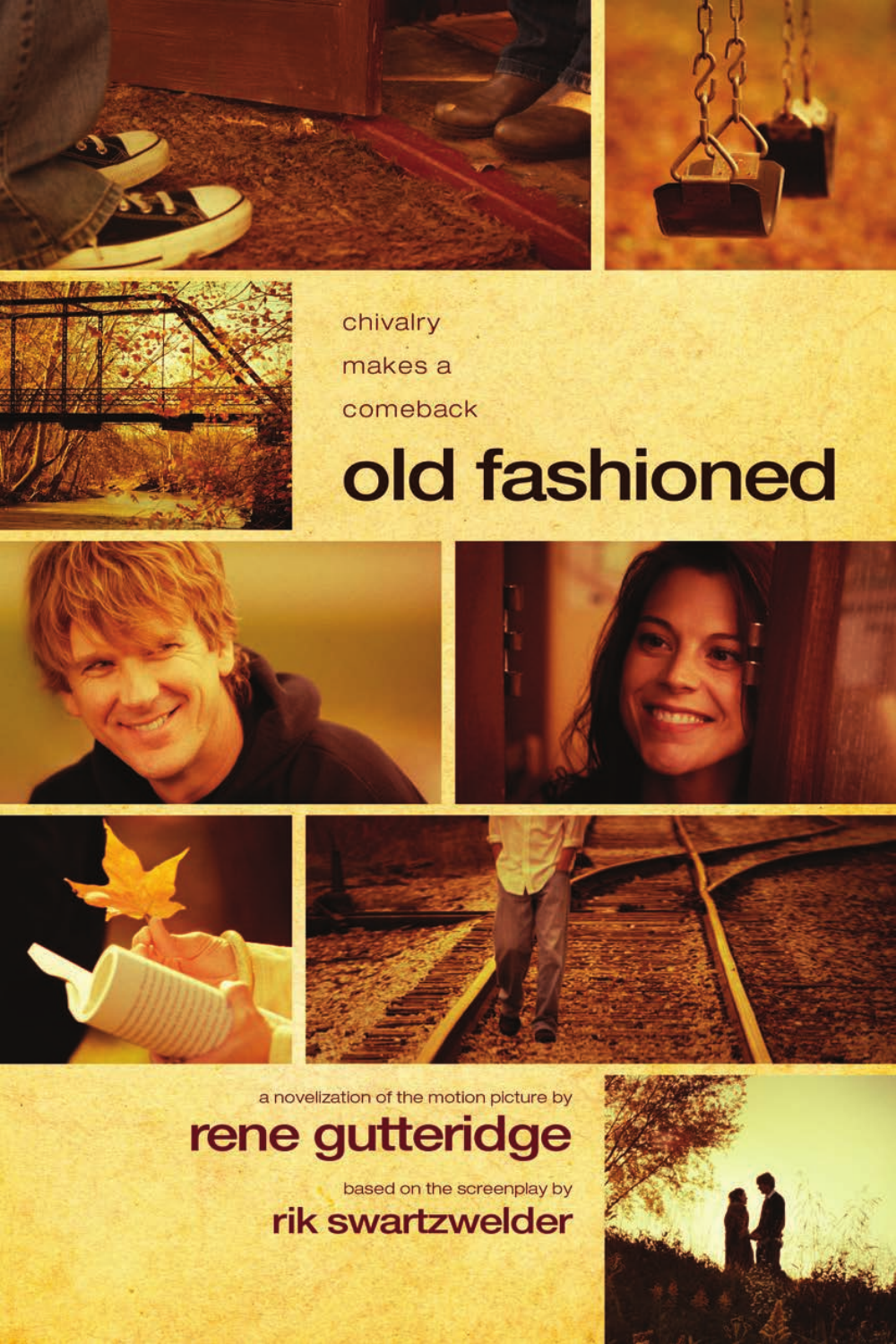chivalry makes a comeback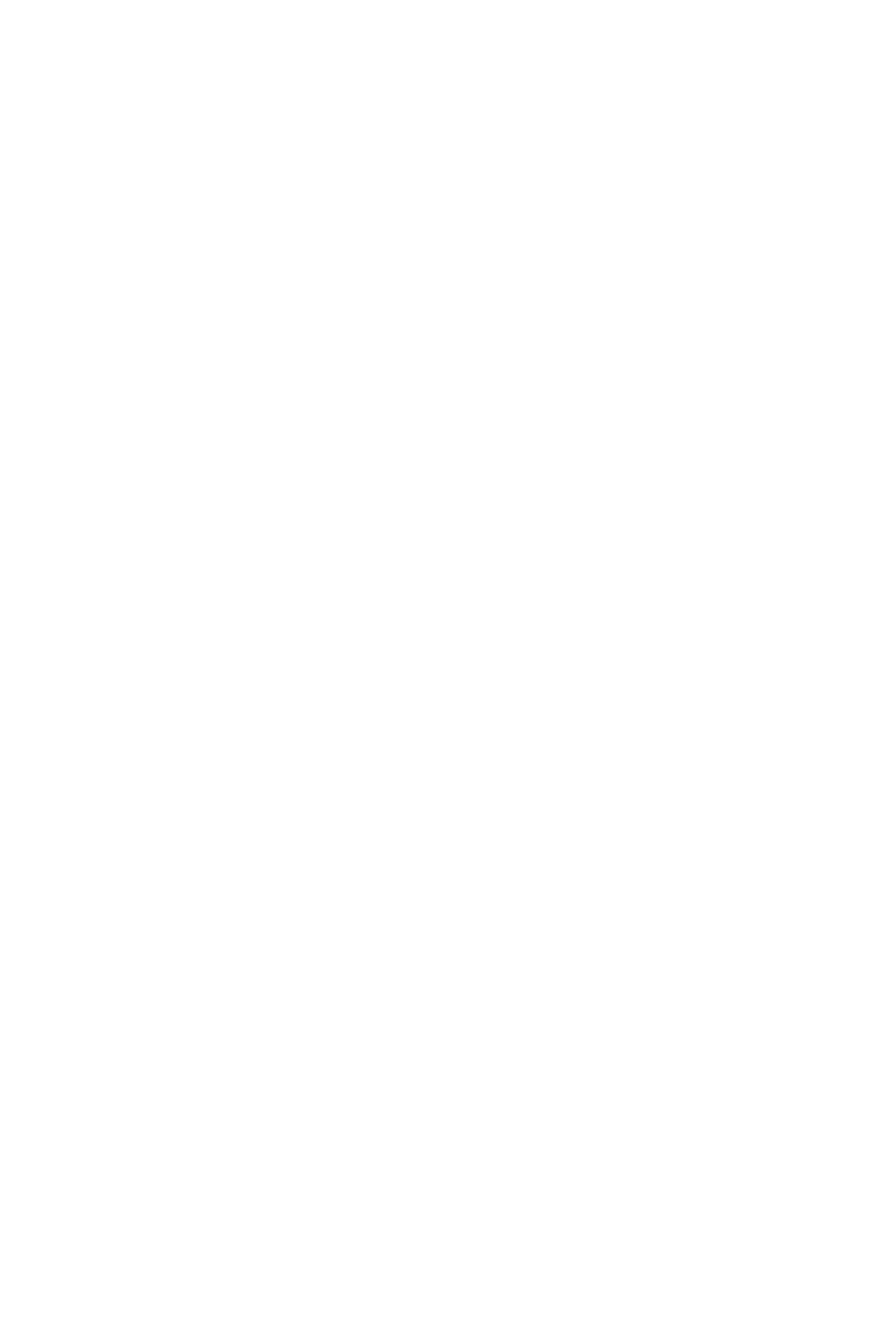





# old fashioned









a novelization of the motion picture by

## rene gutteridge

based on the screenplay by

rik swartzwelder

Tyndale House Publishers, Inc. Carol Stream, Illinois

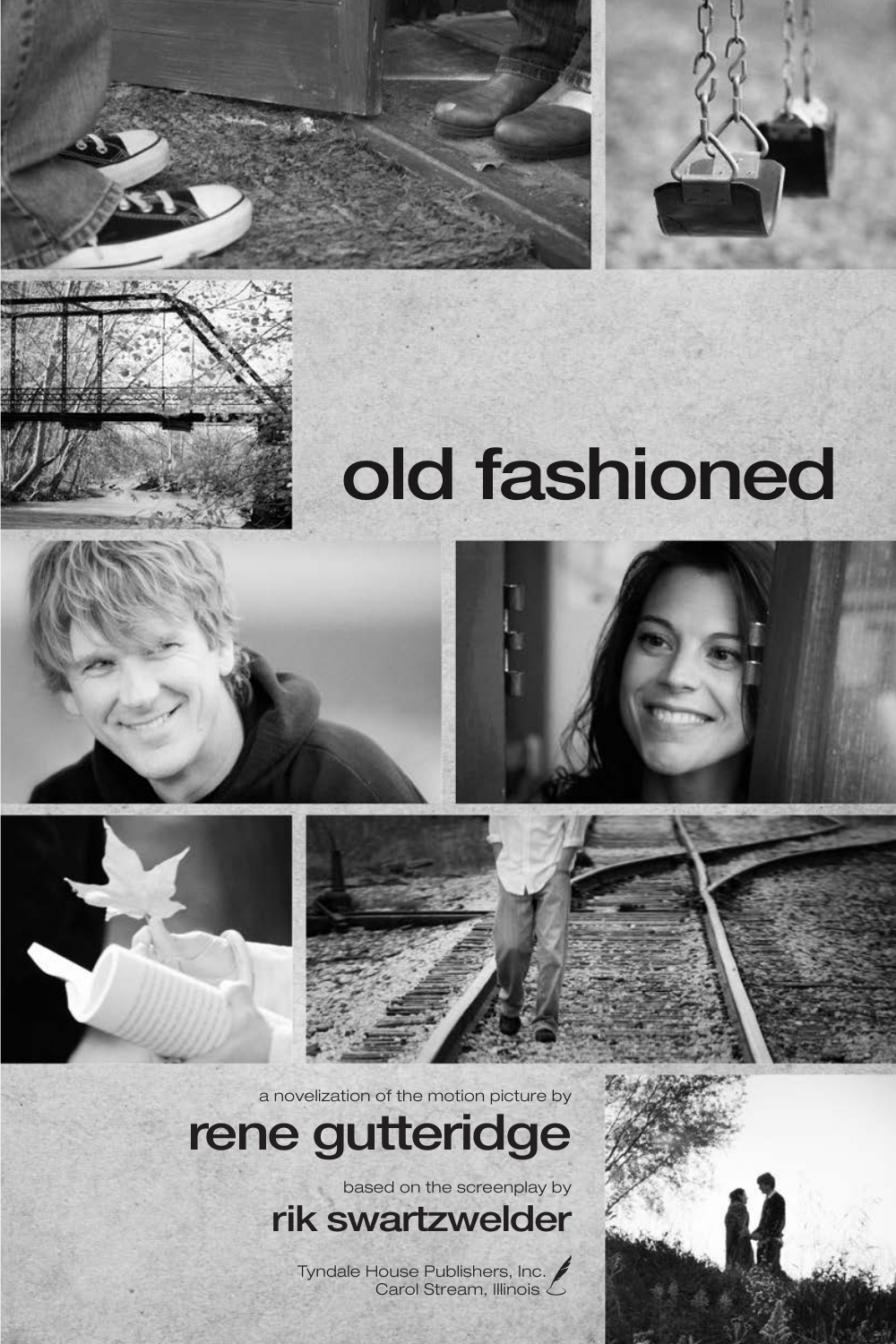Visit Tyndale online at www.tyndale.com.

Visit Rene Gutteridge's website at www.renegutteridge.com.

For more about *Old Fashioned*, check out www.oldfashionedmovie.com.

*TYNDALE* and Tyndale's quill logo are registered trademarks of Tyndale House Publishers, Inc.

*Old Fashioned*

Copyright © 2014 by Old is New, LLC. All rights reserved.

Cover photographs copyright © Old is New, LLC. All rights reserved. Used with permission.

Rik Swartzwelder author photograph by Old is New, LLC, copyright © 2014. All rights reserved.

Designed by Dean H. Renninger

Edited by Sarah Mason

Exclusive representation by Working Title Agency, LLC, Spring Hill, TN.

Published in association with Books and Such, Inc., Attn: Janet Kobobel Grant, 5926 Sunhawk Dr., Santa Rosa, CA 95409.

All Scripture quotations, unless otherwise indicated, are taken from the Holy Bible, *New International Version*,® *NIV*.® Copyright © 1973, 1978, 1984 by Biblica,® Inc. Used by permission of Zondervan. All rights reserved worldwide. www.zondervan.com.

Exodus 20:2-17, 2 Corinthians 5:17, and Psalm 85:10 are taken from the *Holy Bible*, King James Version.

*Old Fashioned* is a work of fiction. Where real people, events, establishments, organizations, or locales appear, they are used fictitiously. All other elements of the novel are drawn from the authors' imagination.

#### **Library of Congress Cataloging-in-Publication Data**

Gutteridge, Rene. Old Fashioned / Rene Gutteridge ; based on the screenplay by Rik Swartzwelder. pages cm ISBN 978-1-4143-7933-3 (sc) 1. Love stories. 2. Christian fiction. I. Swartzwelder, Rik. II. Title. PS3557.U887O43 2013 813'.54—dc23 2012043071

Printed in the United States of America

|  |  | 20 19 18 17 16 15 14 |  |
|--|--|----------------------|--|
|  |  | 7 6 5 4 3 2 1        |  |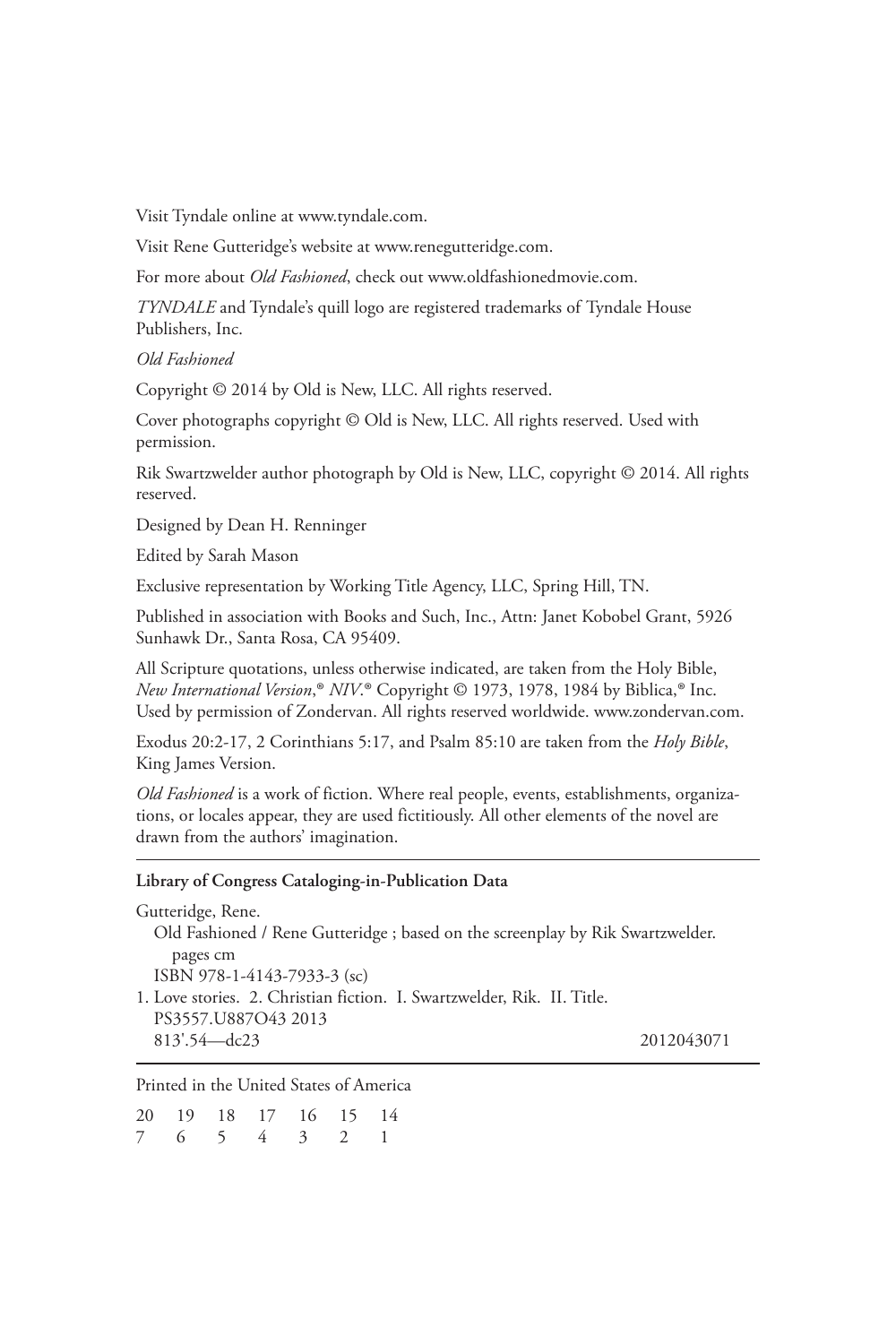## acknowledgments

### Rene Gutteridge:

In reading just the first few pages of Rik Swartzwelder's fabulous script for *Old Fashioned*, I knew I wanted to be a part of this project. Like any woman, I love a good love story, but this story held so much more than that. It spoke to my heart. By the middle of the script, I was crying. I was also laughing. It doesn't get much better than that! I knew we had a strong script from which to work, which makes my job easier and fun. It's a little shameful when a guy can beat a girl at writing romance, but Rik outdoes me in this department—I fully relied on his beautiful telling of two souls connecting through a journey of hope and redemption.

I'd like to thank Rik for trusting me with his "baby," as we liked to call his story and script. It is quite an act of faith for a writer to turn his work over to another writer. Rik was gracious and enthusiastic, with great insights that helped make this book the best it could be. He was also really easy and fun to work with. That's a plus in any collaboration! Finally, I'd like to thank Rik for dropping the *c* off his first name so both of our names would fit on the cover. With names like Swartzwelder and Gutteridge, there's no telling how small the font might have been had he not made this tremendous sacrifice. . . .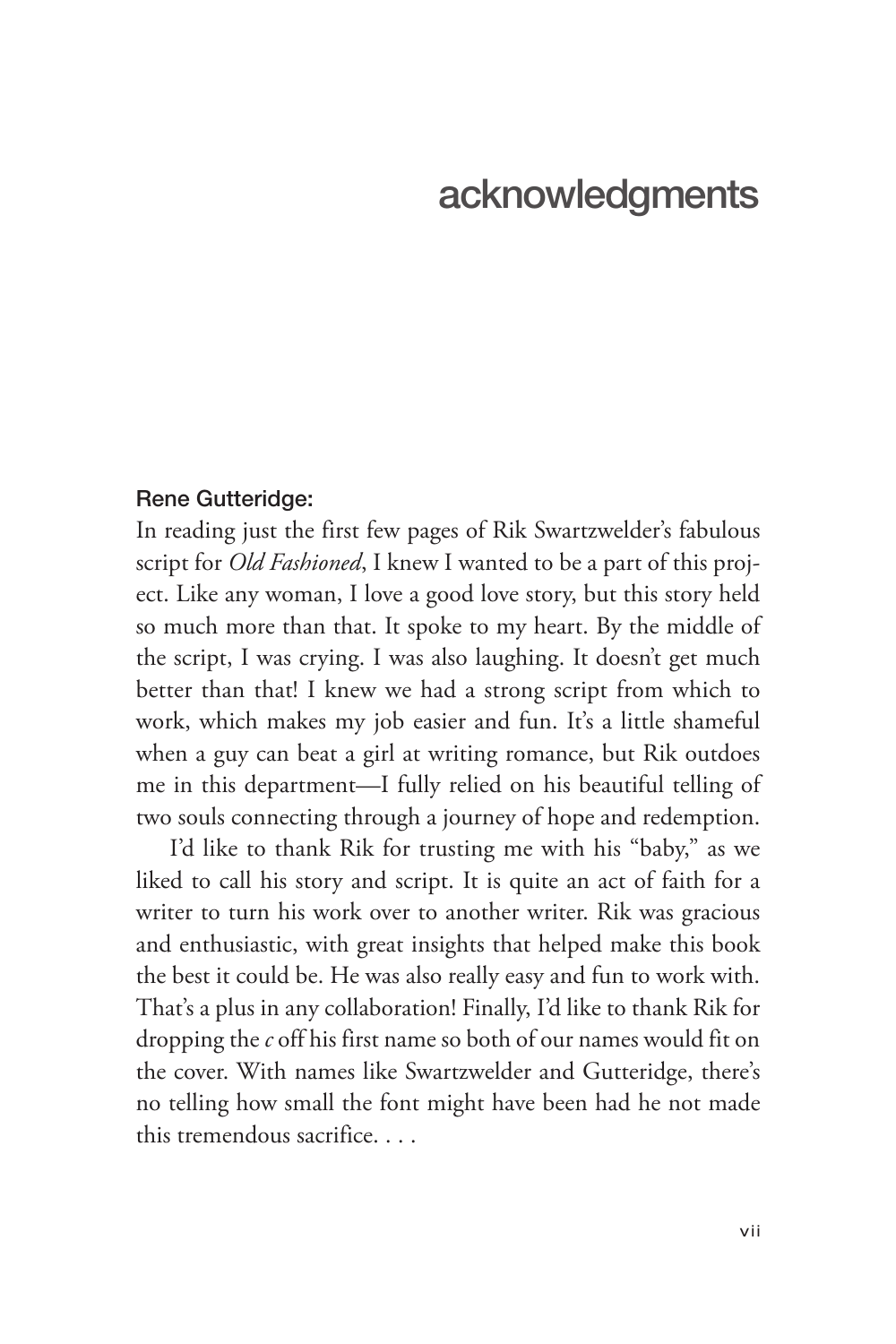I'd also like to thank the team at Tyndale—Karen Watson, Jan Stob, Sarah Mason, and the entire crew—for seeing the brilliance of Rik's script and believing in the book. It's always such an enjoyable, fun, and inspiring experience to work with the Tyndale team, and I'm grateful for any chance I get to be a part of your vision for publishing. Thanks so much for including me in this and for helping steer the novel to its fullest potential.

Special thanks also to Brandon Tylka, who spent hours sorting through stills from the film to send to me so I could get a good idea of locations and scenes. Really couldn't have done it without you, Brandon. You were right on top of every request I sent. Thank you! And also thanks to Nathan Nazario for helping make this whole project come to life.

Last but not least, I have to especially thank my family, Sean, John, and Cate, who willingly gave up some of their summer fun to let me do this project. I appreciate the sacrifice you each make so that I can continue to write. I am so thankful for a family who supports and loves me in all I do and keeps me grounded and secure in all aspects of my life. And as always, I thank Father God, who took me on an amazing spiritual journey that included the writing of this project. Thank You for the loud and clear message You have sent my way, that I never have to rely on my own righteousness, but through Jesus I have the assurance of the Father's love.

## Rik Swartzwelder:

I don't even know where to begin. No kidding, writing the screenplay for *Old Fashioned* was relatively easy in comparison to this my first official "acknowledgments" section. How can I, in just a few paragraphs, possibly do justice to all of the people and divine graces and years of struggle that led to this movie being made—or this book? Like a toddler taking his first steps, I feel unsteady and unsure. Yet I'm also inspired and grateful to those who have held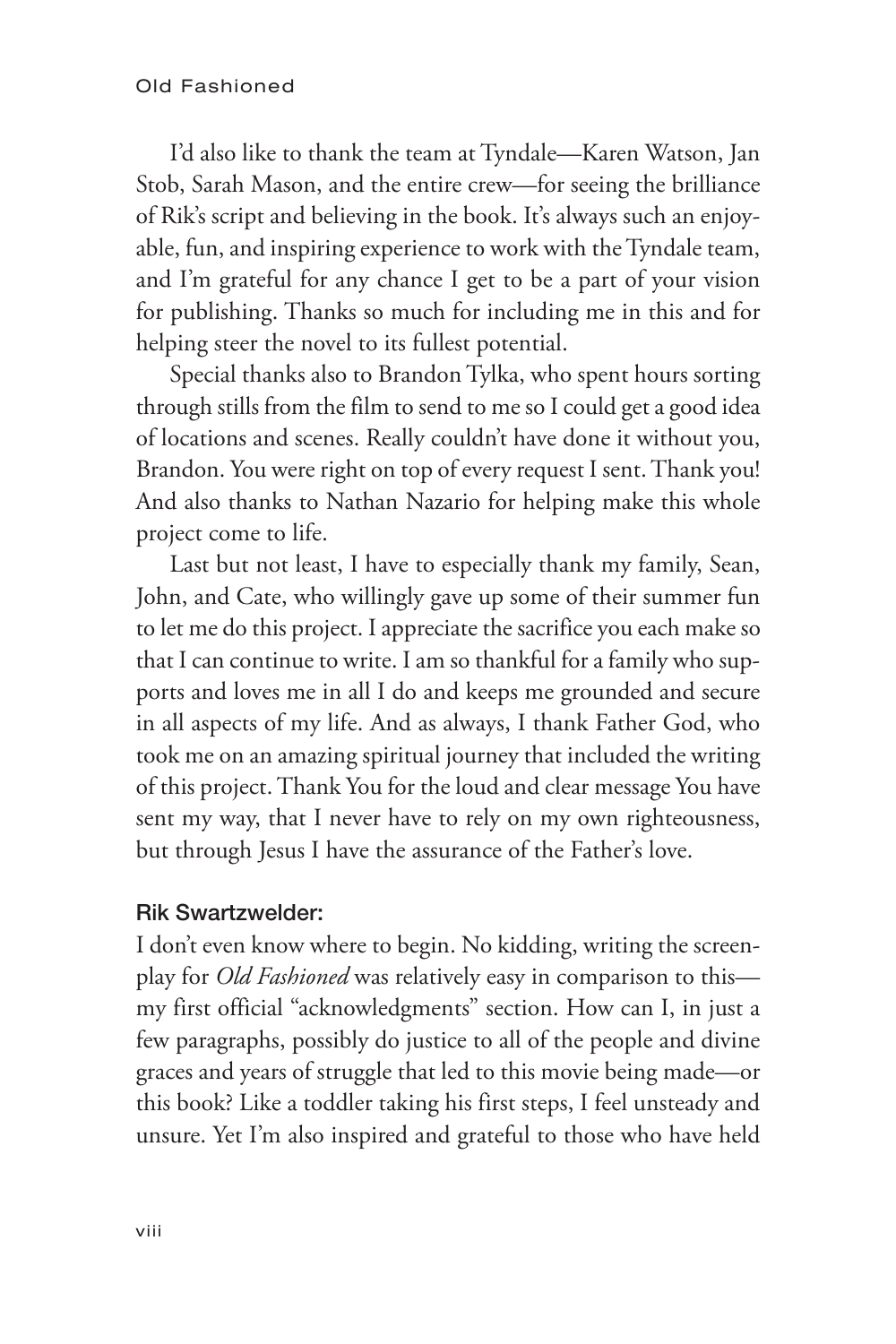my hand and taught me how—how to dream, how to try, how to walk on. . . .

Since these are indeed my very first steps, I am compelled to first and foremost-thank the Father, the Son, and the Holy Spirit for not giving up on me or this idea. There is no question: *Old Fashioned* (the movie, this book, etc.) exists not because of my faithfulness, but because of the Creator's. All glory, honor, and praise to "The Butterfly Maker" for seeing nobility and hope and colorful wings in places where proof is yet absent or wanting . . . for transformation, for new life. You alone are worthy.

Special thanks to the entire Tyndale House team for seeing something unique in *Old Fashioned* and for having the remarkable insight to know that Rene Gutteridge was the perfect author to work on the novelization. Rene, you are a brilliant writer and such a joyful spirit. Thank you for your patience with this rookie and for wonderfully translating the screenplay into something that stands on its own and illuminates the story in exceptional ways. That said, I'm still trying to forgive you for adding scenes that were so good I wish I'd thought to include them myself in the movie. But I digress.

Thanks and appreciation also need to go out to Gordon and Susan Toering for their belief and steadfastness; you are truly my patron saints and I thank God for you. Also, thanks to Bryan Zervos for getting the *Old Fashioned* ball rolling all those years ago. God's timing, my friend. Thanks to Nathan Nazario for stepping out in faith and for being the steady influence this project needed and to Dave DeBorde, Jeffrey Stott, and Rachel Dik for helping connect the dots. And likewise, to my diverse collective of other friends and cohorts (too many to mention here, unfortunately) who shared wisdom and perspective as I developed, wrote, and polished the script—I remain much obliged.

To all of our investors and supporters who believed in this story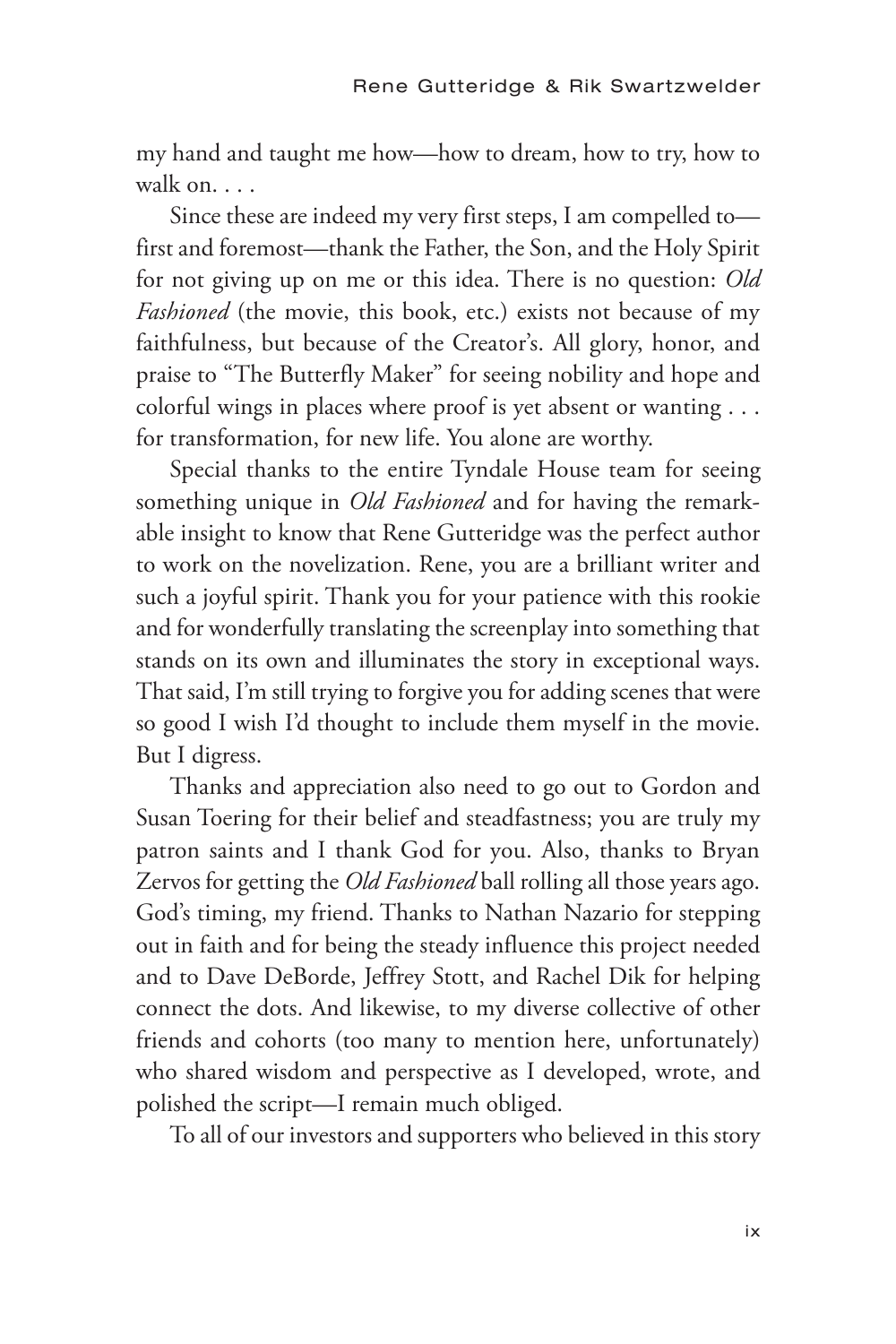(and us) and had the vision and courage to risk, to throw in, to roll the dice on an independent film—thank you. To the entire cast and crew (and to all the friends and families) of *Old Fashioned*—thank you so much for the long hours, sacrifice, and immense effort. To my own mom and dad, siblings, and various members of my blended and beautifully overextended family-I cherish you all. Thanks for the love, for instilling the confidence and conviction in me that all things are possible, and for being the kind of safety net that I wish every vagabond/starving artist/dreamer could have so that they all might leap boldly.

In addition, for being there year after year and keeping the light of hope alive, even during the darkest of moments, I must pay due homage to Jim and Mary Seldenright, Benjamin Hershleder, Rajeev Sigamoney, Jeffrey Travis, and William and Donna Romanowski. Proverbs 11:25.

To my old hometown and our primary shooting location— Tuscarawas County, Ohio—so many of you opened your hearts (and in some cases, homes and more) to us that our modest budget was able to multiply like loaves and fishes on a hillside in Galilee. You are surely "The House That Built Me" and I am so grateful for that. Thank you.

To the Spirit-filled churches and small groups and believers who nurtured my soul along the way—there cannot be thanks enough.

And finally, to all those who ever tried to show love to a damaged heart long before it was ready to receive it or return it—this one's for you.

Dream. Try. Walk on.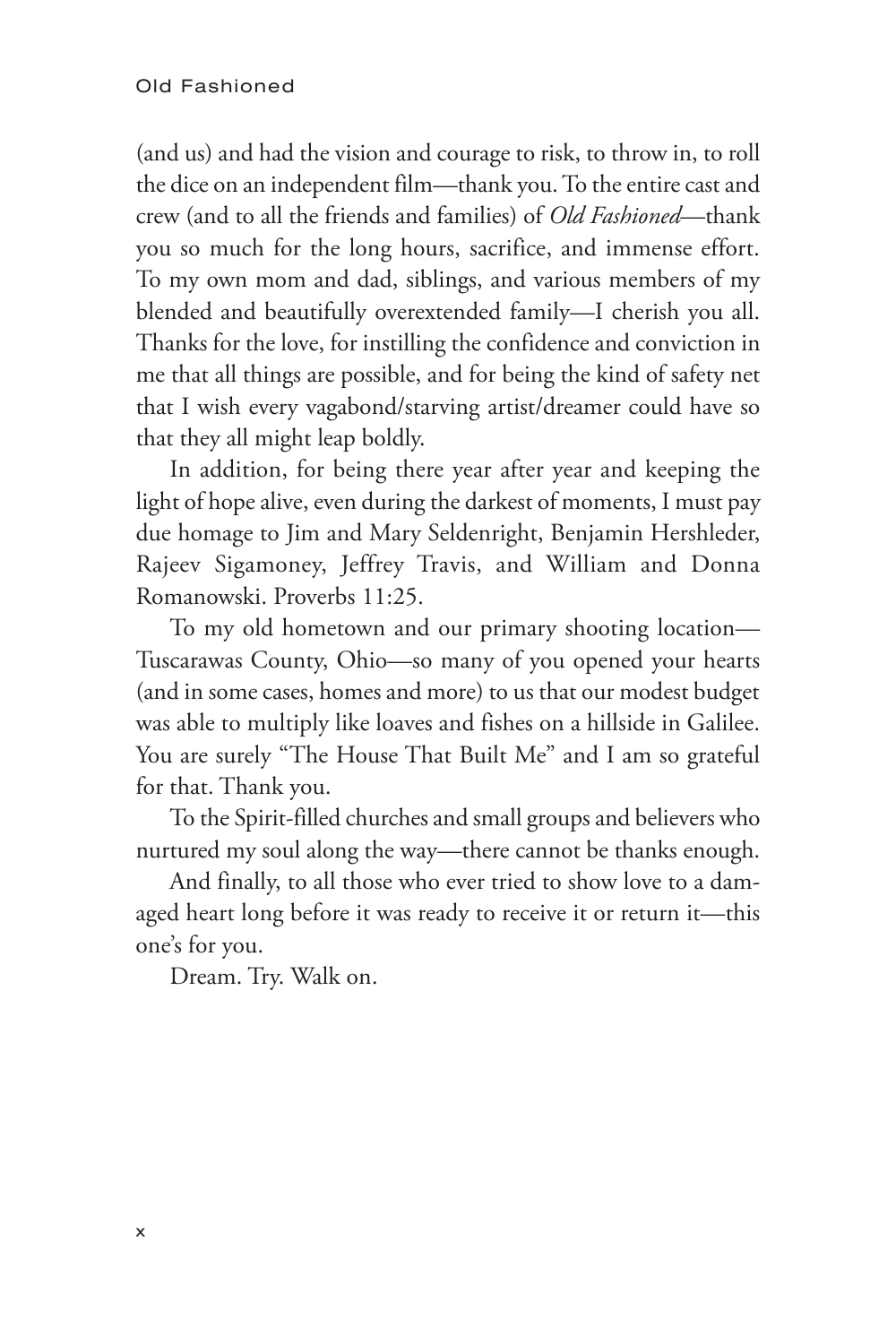

**CHAPTER 1** 

HIS DAY STARTED OUT quiet and ordinary, the way he liked and assured himself of. The morning light of early autumn rose in the east and filtered through the old, cracked windows of the antique shop, carrying with it smells of dust and wood shavings and varnish.

Every morning for nine years, before the sun fully slipped from its covers, Clay had unlocked the old shop. The store was tidy and presentable, like a perfectly tailored suit, showcasing the uniqueness of all the antiques. Everything, as it always did, had its place.

This morning he stood in the midst of them, carefully surveying the room and inventorying what he might need to acquire this week. Some items he found at estate sales.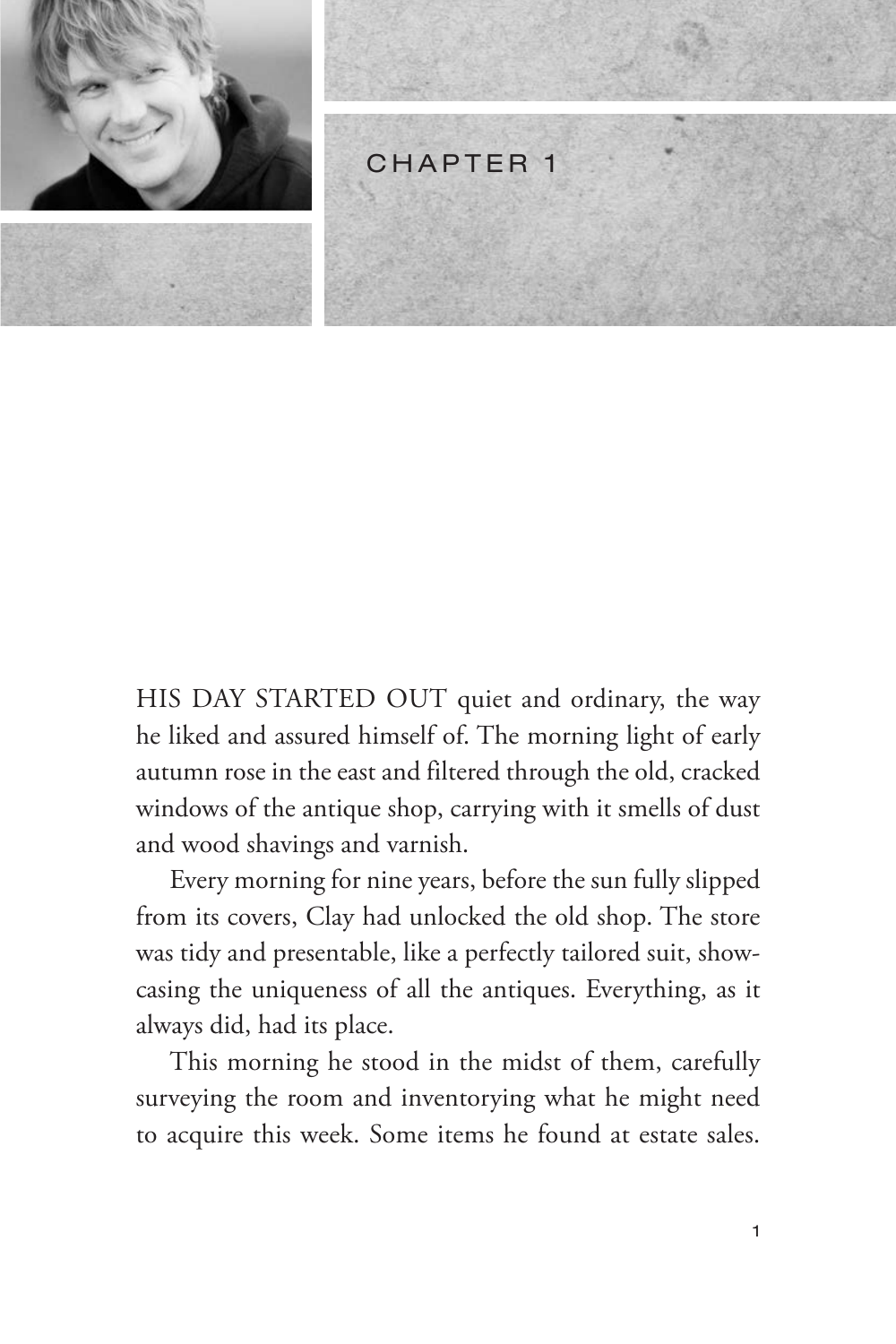Others, the more unique pieces, George brought his way. Most needed, at the very least, a good buffing; typically they needed much more. They came to him as trash. But with hard work—tried-and-true elbow grease—there was rarely anything that couldn't be restored. There was no magic in it, but sometimes when he was finished, it felt otherworldly. A piece would arrive at his doorstep hopeless and pathetic and leave him one day treasured and beautiful.

Wax did wonders. So did sandpaper. And paint.

But the truth was, not everything could be fixed.

It was this early part of the morning that he loved so much, before the busyness of the day began. At the back part of the shop, through the swinging doors, was his little slice of heaven, where the smell of sawdust stirred in him a delight he'd never been able to fully explain to another soul.

Clay set his keys and coffee mug aside, keeping the front lights off because Mrs. Hartnett had a bad habit of dropping by before the crack of dawn if she saw a light on. He knelt beside the small rocker he'd been working on the last several days. An elderly man had dropped it off, hardly saying a word, paying for it in advance even though Clay insisted he didn't need to do that.

"What's your story?" he murmured, his fingers gliding over the now-smooth wood. The chair was a hard-bitten thing when it came in, chipped and cracked and neglected, smelling vaguely of smoke. Whenever he worked on an old piece of furniture—or anything else, for that matter—he found his mind wandering to possibilities of where it once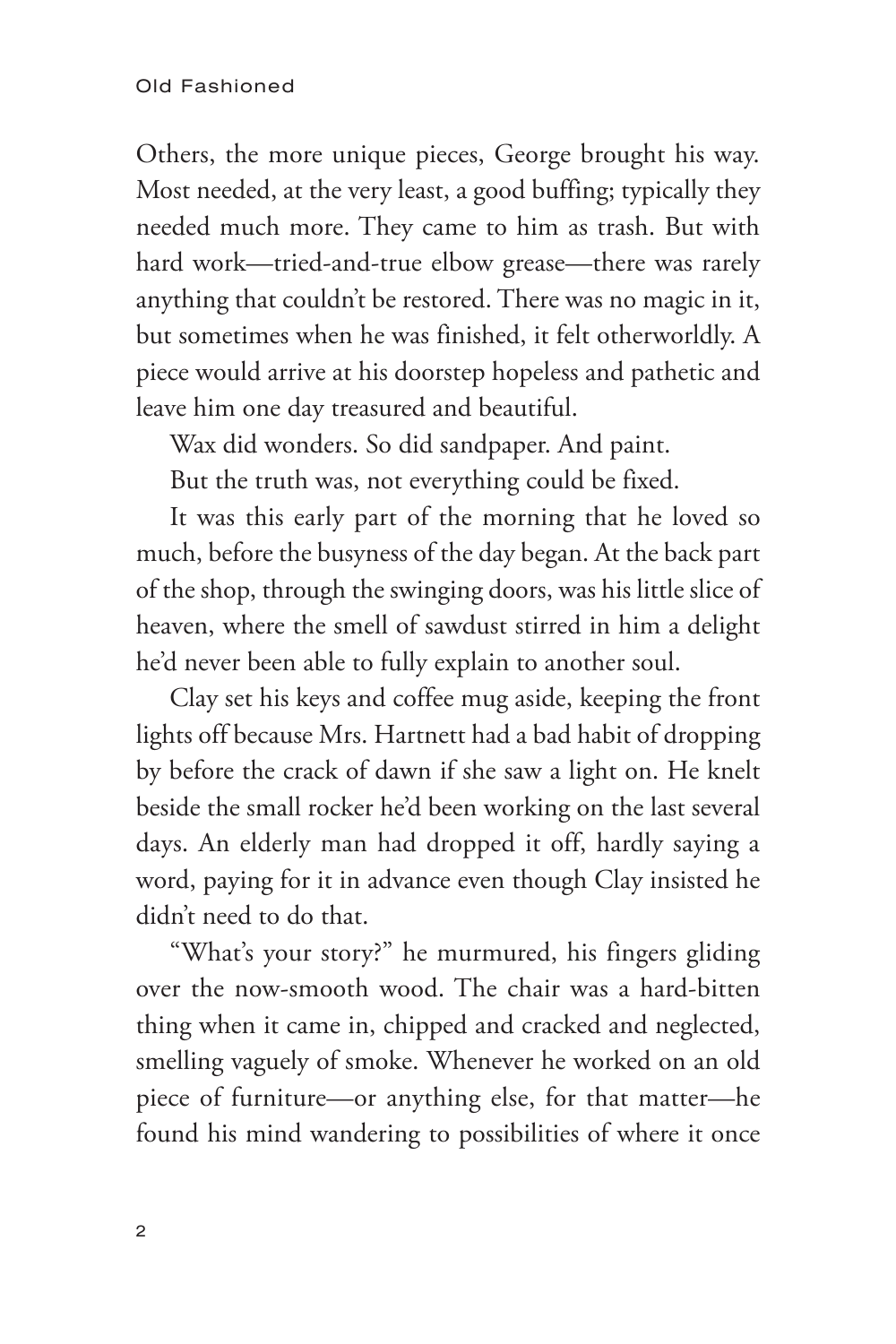came from and how it had gotten to where it was now. Most pieces had spent dark days in attics and basements and back rooms that never heard footsteps. Somewhere in their lives, they'd served a good purpose. The lucky ones stayed in the house but sat invisibly in a corner or by a couch, an annoying place to have to dust, a thorn in the side of someone who wished it could be thrown away, except for the guilt attached because it belonged to a great-grandmother who'd spent her very last pennies to acquire it, or some such story.

Yesterday he'd cut and whittled the rocker's new back pieces and today he would stain them. Clay grabbed the sandpaper and walked to the table saw where the slats waited, lined up like soldiers. As he ran the sandpaper across the wood, he could practically hear the creak of the rocker and the laughter of delighted children in another century.

He sighed, rolled up his sleeves, and sanded more quickly. Sometimes he thought *he'd* been born in the wrong century. There was hardly a kid today who would care about sitting in a rocker on the edge of a porch and watching a spring storm blow in. The world that he once thrived in had become a noisy, clangoring, messy place. But here, in the shop, with sawdust spilling through shafts of dusty light, he found his peace.

The sandpaper soon needed replacing, so he went to the corner of the room where he kept his supplies and reached for a new package. Then he snapped his wrist back at the sudden and sharp pain in his hand. It hurt like a snake had bitten him. Blood dripped steadily from the top of his hand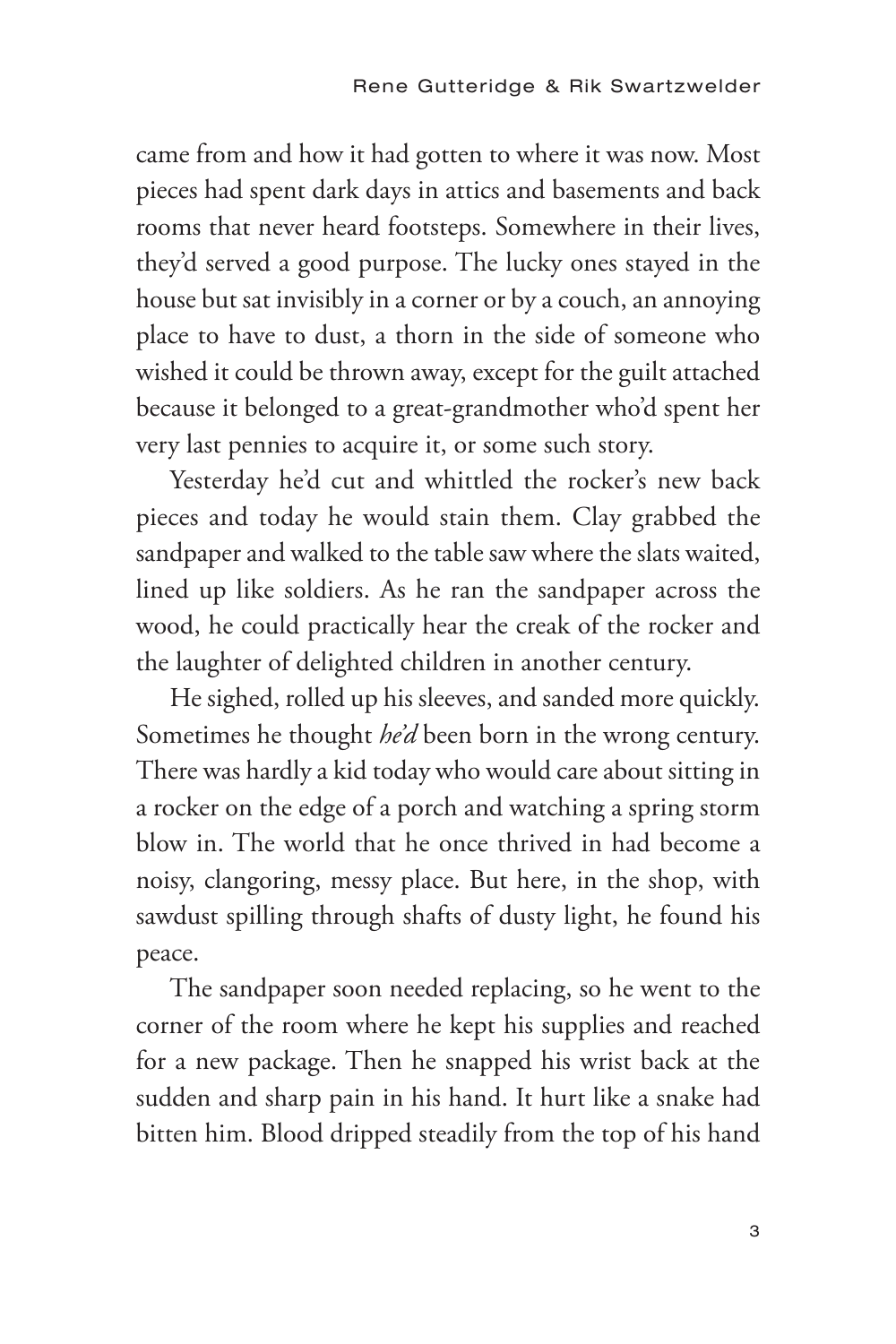and he cupped his other hand beneath, trying to catch the droplets.

Clay searched the corner, trying to figure out what had snagged him.

There, on the old wooden gate he'd found in an abandoned field: barbed wire. The back side of the gate was wrapped in it when he'd found it, and he hadn't had time to cut it off yet. He looked at the wound as he walked to the sink. It was bleeding so fast that it was actually seeping through his fingers, dripping on the floor.

What a mess.

He ran it under the water. It was more of a puncture wound but mightier than it looked. The blood poured, mixing with the water. And it didn't want to stop, even for the phone.

The shrill ring cut through the still air, coming from the rotary phone he had mounted on the wall next to the sink. Keeping his wounded hand under running water, he answered it.

"Old Fashioned Antiques."

" $It's me.$ "

"Lisa. Hi. I'm kind of—"

"I know, I know. Busy. As you always are. Why don't you answer your cell? Do you even carry it with you? Don't you text? People need to get ahold of you sometimes, you know. What if it's an emergency? What about that kind aunt of yours?"

"She finds me through the postal service."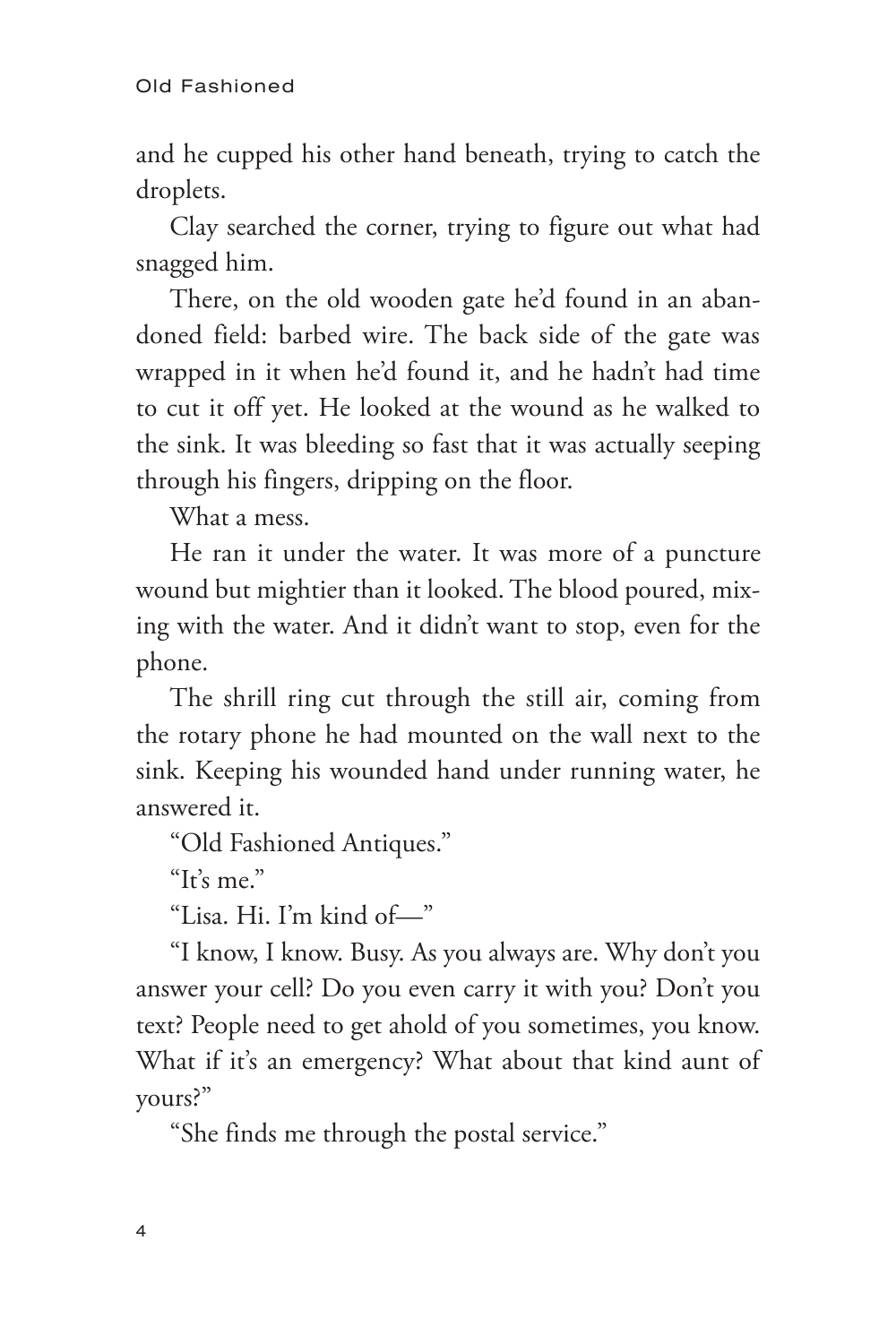"Anyway, I need to drop off the stuff for the thing." "Okay."

"Are you going to be there this morning? Silly question. Where else would you be?"

"The hospital."

"What?"

"I might be. You never know. Maybe I got tangled in some vicious barbed wire. I might be bleeding out even as we speak, and here you are completely oblivious."

Lisa sighed. She never got his humor. "I'm being serious. Can I bring it by?"

In the background, Clay could hear Lisa's daughter, Cosie, screaming at the top of her lungs. "She okay?"

"She's throwing a fit."

"So she's in time-out?"

"You know we don't believe in punishment."

"I know. I just keep thinking you'll change your mind about that."

"So I'm coming by later, okay? And remember, this is a total surprise. Not a single word to David about it."

"I'll make you a deal: I won't tell David if I don't have to come to the party."

"Clay, he would be crushed."

"You know I'm just there to boost your numbers, fill in the empty space."

"True. But you're still coming. And not a word. I'll see you later."

She hung up and Clay raised his hand toward the light.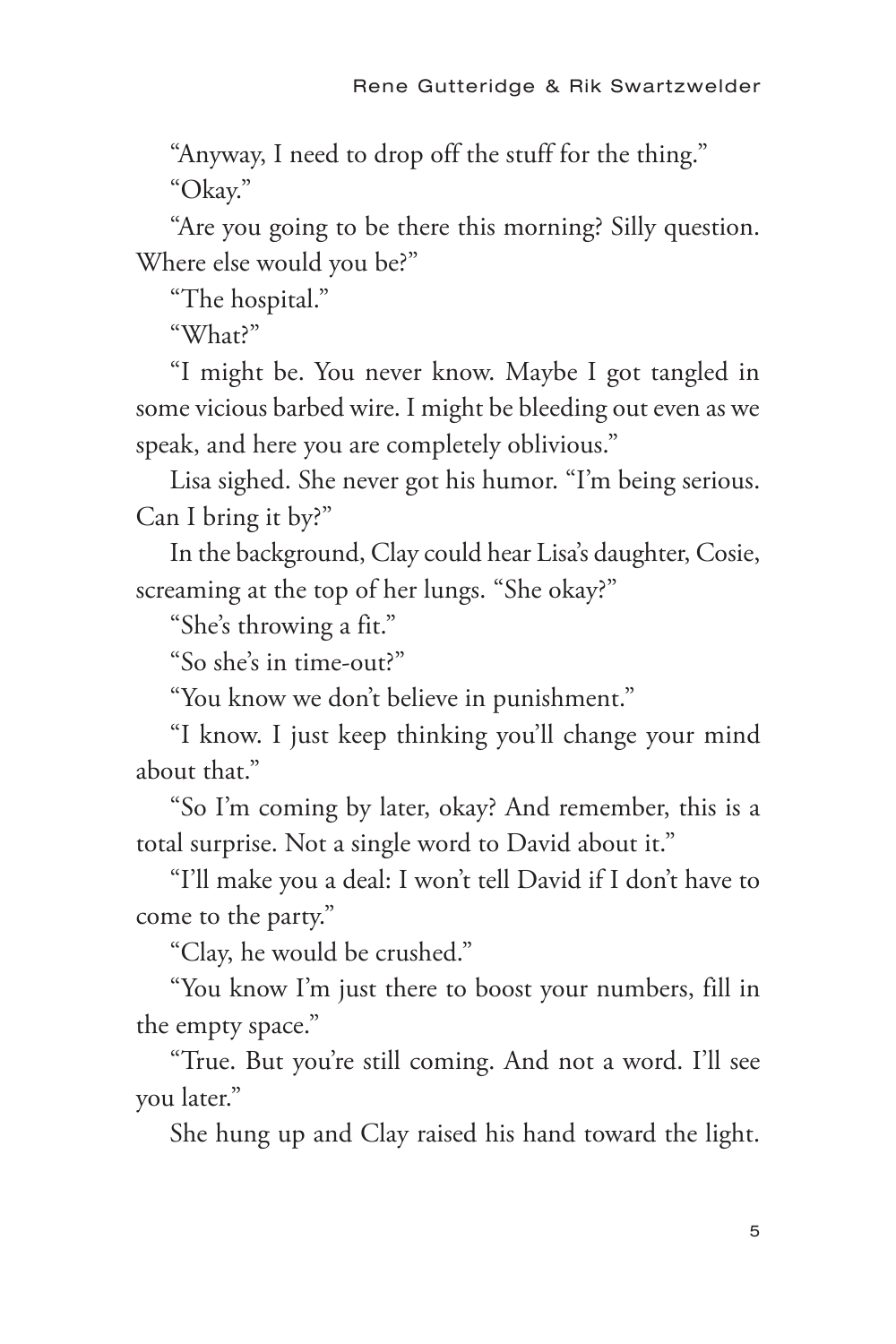It had finally stopped bleeding. He put a Band-Aid on and started mopping up the blood droplets all over the floor.

It was a lesson every person learned one time or another in their lives—never cross paths with barbed wire.

## $\bullet$

"Look at that, would you? Look at it!" Amber let go of the steering wheel with both hands and put her knee underneath to keep it steady. She gestured, glancing at Mr. Joe. "Nobody gets this. I realize that. I do. But see how the road winds, and then off it goes, through the trees? You don't really know what's around the bend, see?"

Amber put her hands back on the steering wheel, then gave Mr. Joe a quick scratch behind the ears. She'd temporarily let him out of his carrier, though he tended to get carsick if left out too long. "You're unimpressed, as usual. But there's something beautiful about roads. They're so full of possibilities. . . . Of course, you can always die in a horrific crash, too. But mostly, it's just about going somewhere. Anywhere. It's about what's around that bend, Mr. Joe. What's there?"

Amber's Jeep whizzed around the curve, clearing the trees as the road straightened. Her windows were down, the wind tearing through her hair so fiercely that it was going to take a good hour to comb it out, but she didn't care. She turned the music up. "Lovely Day" was on the radio, and she nudged her cat like he might sing along with her.

Then she saw it. "Whoa." She slowed and craned her neck out the window for a better view. "Mr. Joe, look at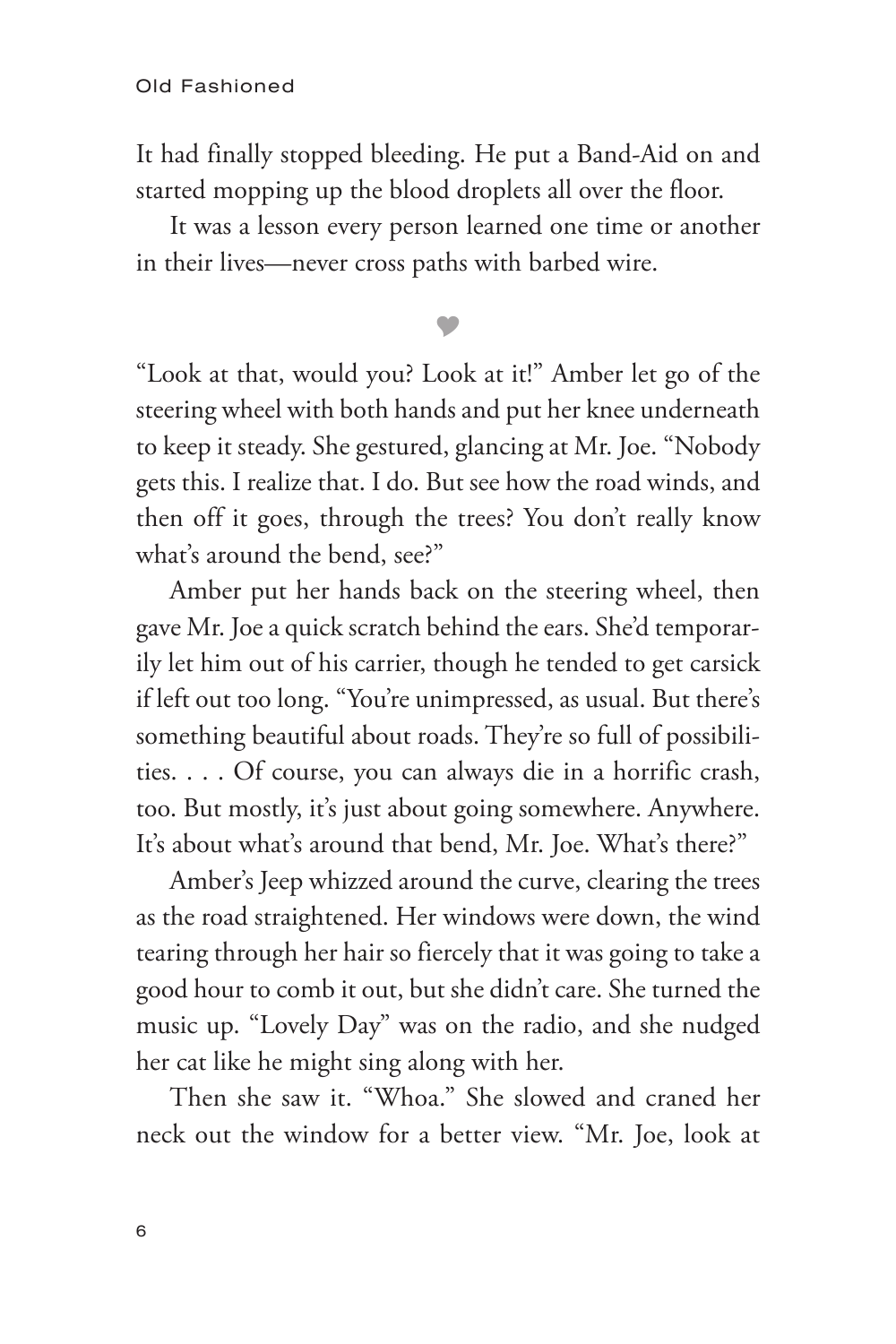that!" Large stone buildings seemed to rise right out of the earth, sprawled across several acres. White concrete sidewalks disappeared into rolling hills and hazy light illuminated the branches of all the trees, like a scene out of some kind of fairy tale. The entrance read *Bolivar University*, but it looked like medieval England.

She leaned toward Mr. Joe and gave him a wink. "Apparently we've stumbled across Camelot. I told you I knew what I was doing when we hung a left back there."

Mr. Joe meowed in agreement.

As she drove on, Amber squeezed the fingers on her right hand. Her wrist was starting to throb, probably due to the cast more than the injury. It should've healed up fine by now. On the top of the cast was Misty's name, scrawled in red with little hearts.

She focused her attention back on the road. She couldn't spend emotional energy missing those friends left behind. But as she passed Camelot, she had to admit, it was always hard not to glance in the rearview mirror.

Still, she had to be resolved to press forward, find whatever was around the bend. She kissed Misty's name and left it at that.

This was beautiful country, and having spent much of her life on the road, she knew it when she saw it. Amber gazed at the trees. Some of the leaves were starting to turn that fiery-red color she loved so much. Soon, a cool wind would sift through them, lifting them into the air and then cradling them to the ground.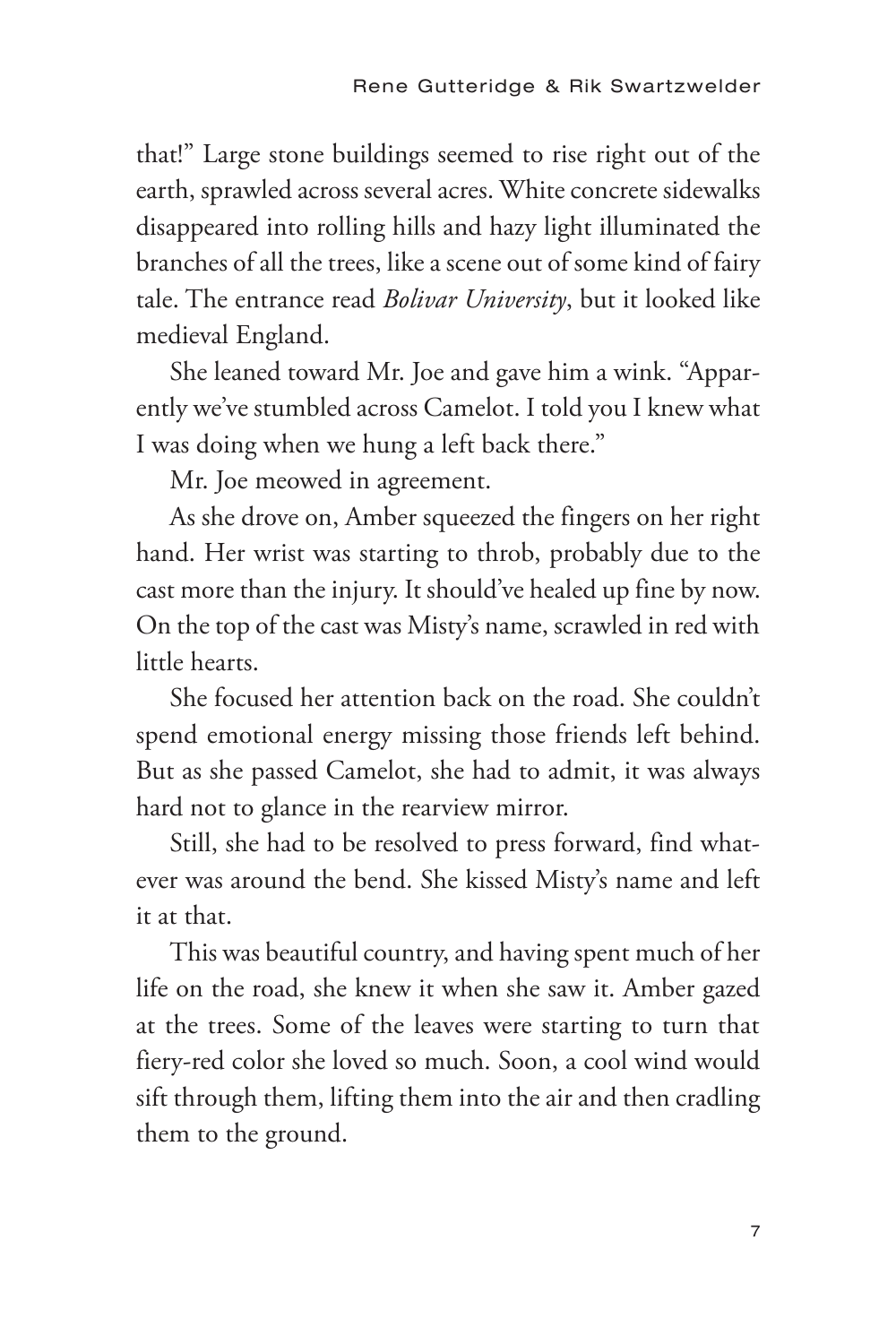Ahead, a sign said, "Welcome to Tuscarawas County." *How did you even pronounce that?*

The speed limit indicated she should be going much slower, so she let off the gas. The last thing she needed was a ticket, and small college towns were notorious for planting police officers everywhere. It was probably how they made half their annual budget. Past the university by only a mile was the beginning of the town attached to it. It looked like something out of a Norman Rockwell painting. She was probably somewhere near Amish country too. She'd have to look at her map at some point, but her best guess was she was in eastern Ohio.

"Charming little place . . . like old-Coca-Cola-sign charming."

The car lurched and lurched again, throwing Mr. Joe offbalance. His ears flattened. Then the engine sputtered and gurgled. Amber smiled but kept driving.

She made it through the town square, going less than twenty-five miles an hour, in ten minutes. A small gas station ahead had a flat, yellow carport extending over only two gas pumps. It looked like it had been built sometime in the 1950s and seemed to be the last stop before the road stretched ahead and turned out of sight.

She deliberately drove on by, her gas light glowing yellow.

Then the engine died. With the momentum she had left, she pulled to the side of the road and let go of the steering wheel. The gas station was a five-minute walk behind her, no more.

Mr. Joe was purring again, wrapping his body around the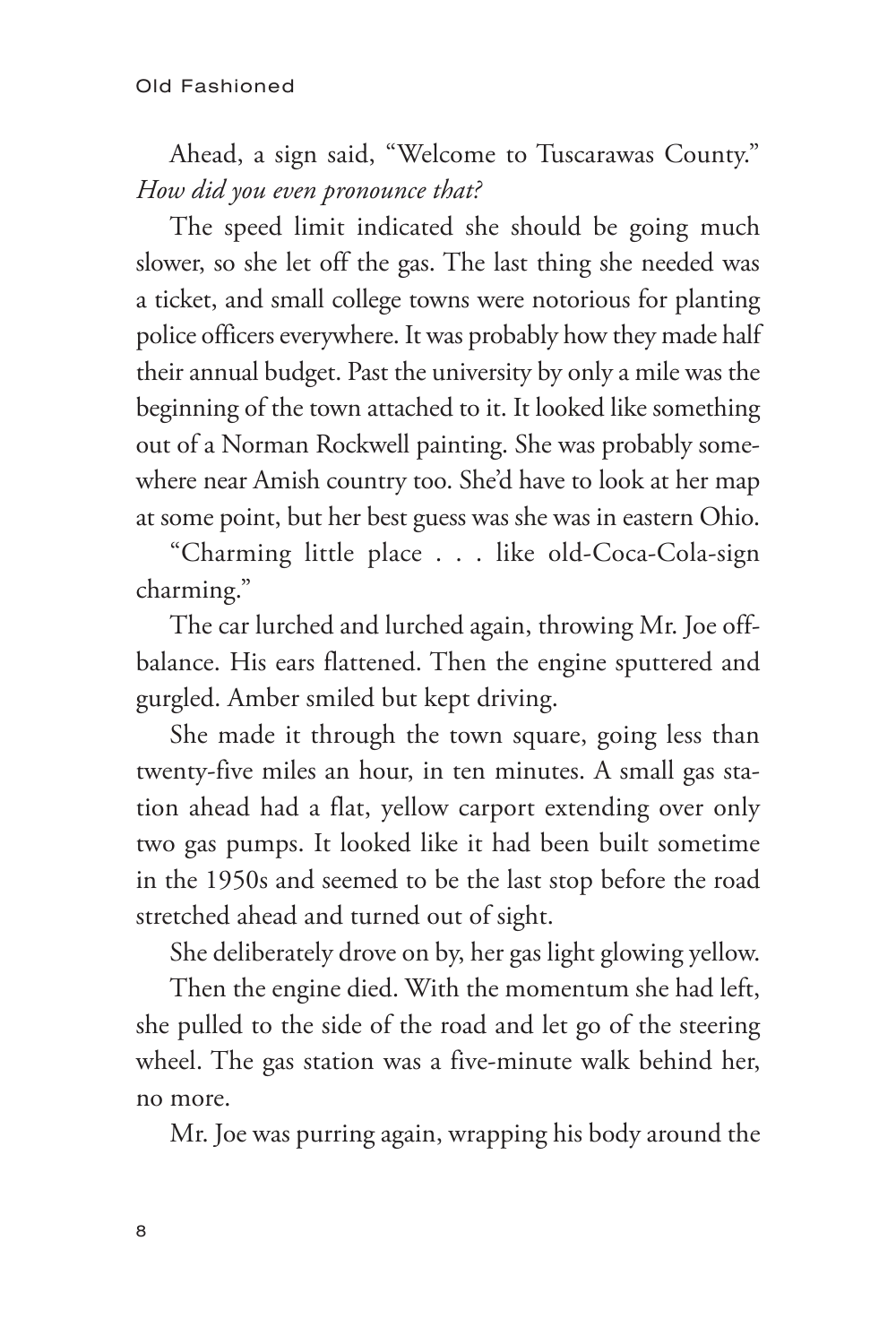empty glass jar he shared the seat with. Amber took the keys out of the ignition and relaxed into her seat just a bit. The temperature was so perfect. It reminded her of Monterey in April. The sky, bright and blue, was totally cloudless.

"What do you think, Mr. Joe? Home?"

The cat blinked slowly like he was fighting a nap. Amber got out and looked around. The trees were still lush and dense, so she couldn't see far.

At the back of her Jeep, she opened the hatch, careful not to let everything spill onto the ground. Boxes of clothes, gently packed dishes, bins full of photographs. And on top of it all sat a huge bulletin board, the colorful pushpins she'd bought somewhere in Michigan still stuck into the cork. It amazed her that her whole life could fit into the trunk of a car. She grabbed her purse from under her travel bag, found her red plastic gas can, and closed the hatch.

Through the open passenger window, she picked up Mr. Joe and put him in his carrier. "All right. You know what to do. Don't be afraid to bare your fangs if you need to. Try not to look so sweet, okay? That's not going to keep anyone away."

As she walked toward the gas station, Amber tried to take it all in. She didn't see any stoplights. She liked towns that were more partial to stop signs. The buildings had character but also had an air of vacancy to them. Over the tree line, puffs of factory smoke rose like ascending, transparent jellyfish. Toward the east and across a small field was an area that looked a little more developed, with some houses and restaurants, as best she could tell.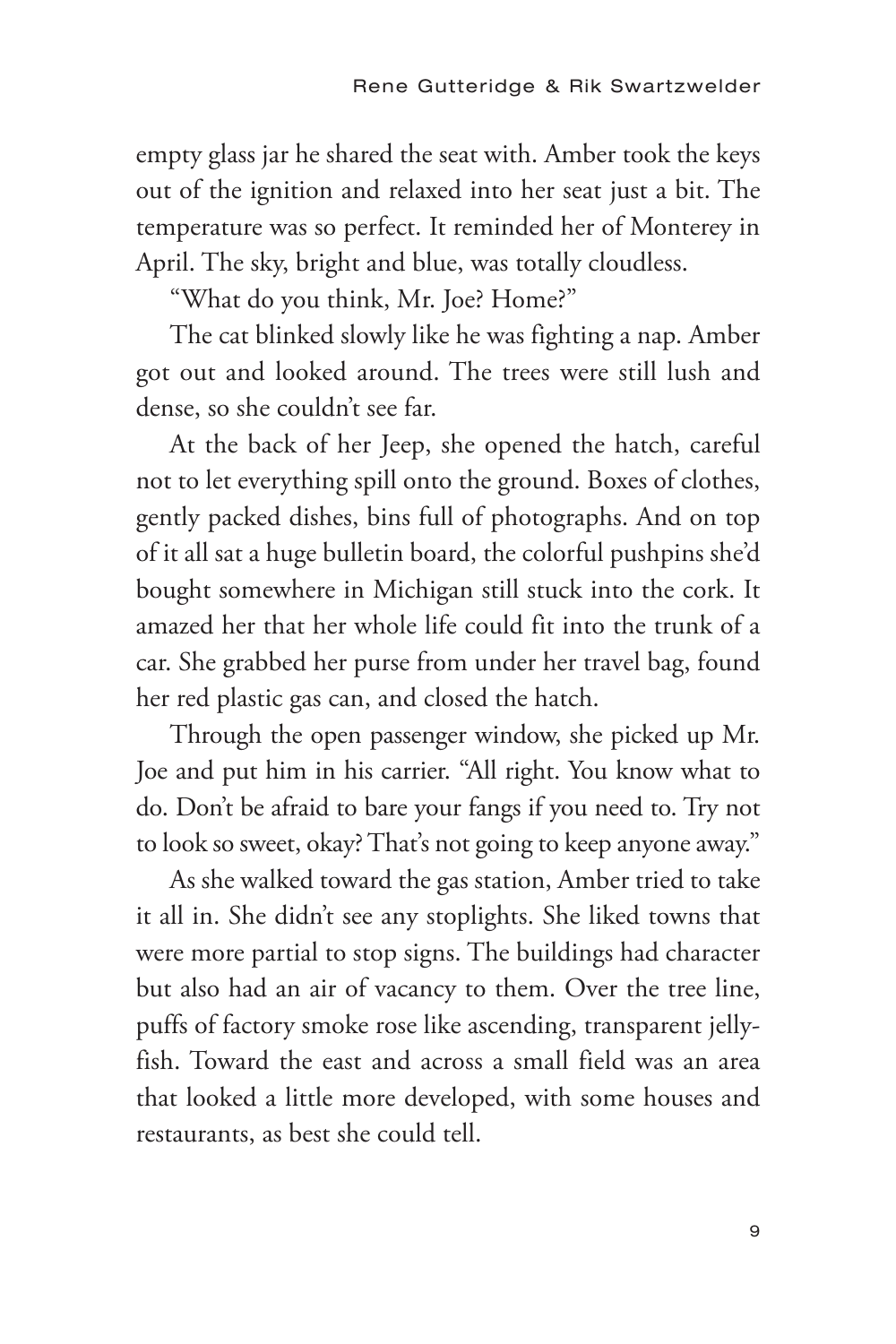At the gas station's convenience store, a bell announced her arrival. It smelled like coffee and motor oil with vague hints of diesel. The man behind the counter wore a stained blue mechanic's jumpsuit with a patch that read *Larry*. He smiled pleasantly, setting down his newspaper. "What can I do you for, young lady?"

Amber put a five-dollar bill on the table. "Just need some gas."

"Five dollars ain't gonna get you very far," he said. "There ain't another town—gas station either, for that matter—for sixty-seven miles."

"I'm staying here for the moment."

Larry grinned. "Is that so? Well, welcome. We got a great catfish place—serves it up all you can eat—just around the corner there."

"Sounds fantastic. I'm looking to rent a small apartment."

Larry pointed to a stack of newspapers by the door. "That's our little publication round here. It's got a section for renters."

"Thank you." Amber grabbed the paper and walked outside to fill her gas can.

When she returned to her car, Mr. Joe's face was pressed up against the wires of his cage, his unblinking eyes staring her down for leaving him behind. She popped the gas tank open and stuck the gas can's nozzle in. Then she spread the newspaper across the hood of her car.

She had two criteria— cheap and furnished. "All right, boy. We're gonna go see if we've got a place to sleep tonight."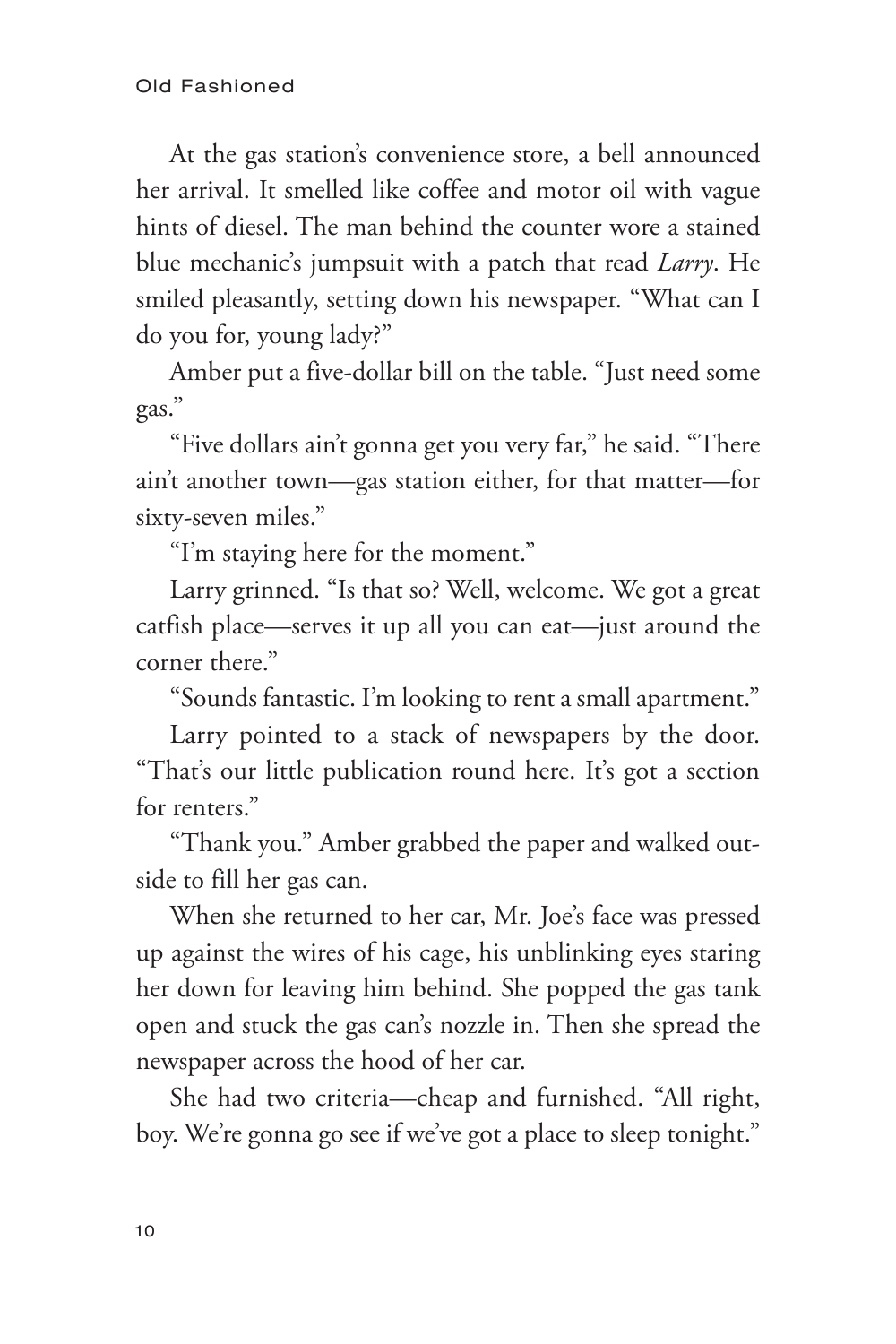### $\bullet$

"There you go—good as new," Clay said, rocking the chair back and forth. "Well, maybe not *as* good, but look, you've been through a lot. I've given you a pretty good face-lift. Let's face it: you're never going to be twenty again. But ninety is the new forty."

Clay stepped back. The varnish would need twenty-four hours to dry, but it looked really nice. He checked his watch. Ten minutes until time to open. He sighed, sipped his coffee, and drew stick figures in the sawdust with a scrap piece of wood.

Sometimes he attributed it to caffeine jitters, but other times he knew it was nothing of the sort. There was a restlessness scratching him from the inside. Not even a quiet workday in the back of the shop cured it. He worked hard to be content, happy even, where he was in this world, making a simple living and being a simple man. It was, however, the slightest tickle of discontentment that edged him into unwanted thoughts about the state of his life.

The quiet of the shop that usually tamped the needling hum of his thoughts was suddenly undone by . . . blaring music? That was nothing new in this town but unusual near the town square. The college kids were more likely to go down the strip, where the bars and restaurants were. At *night*. Clay checked his watch again. It wasn't even 9 a.m. Who would be blaring their music at this hour?

The bass rattled the more delicate items sitting around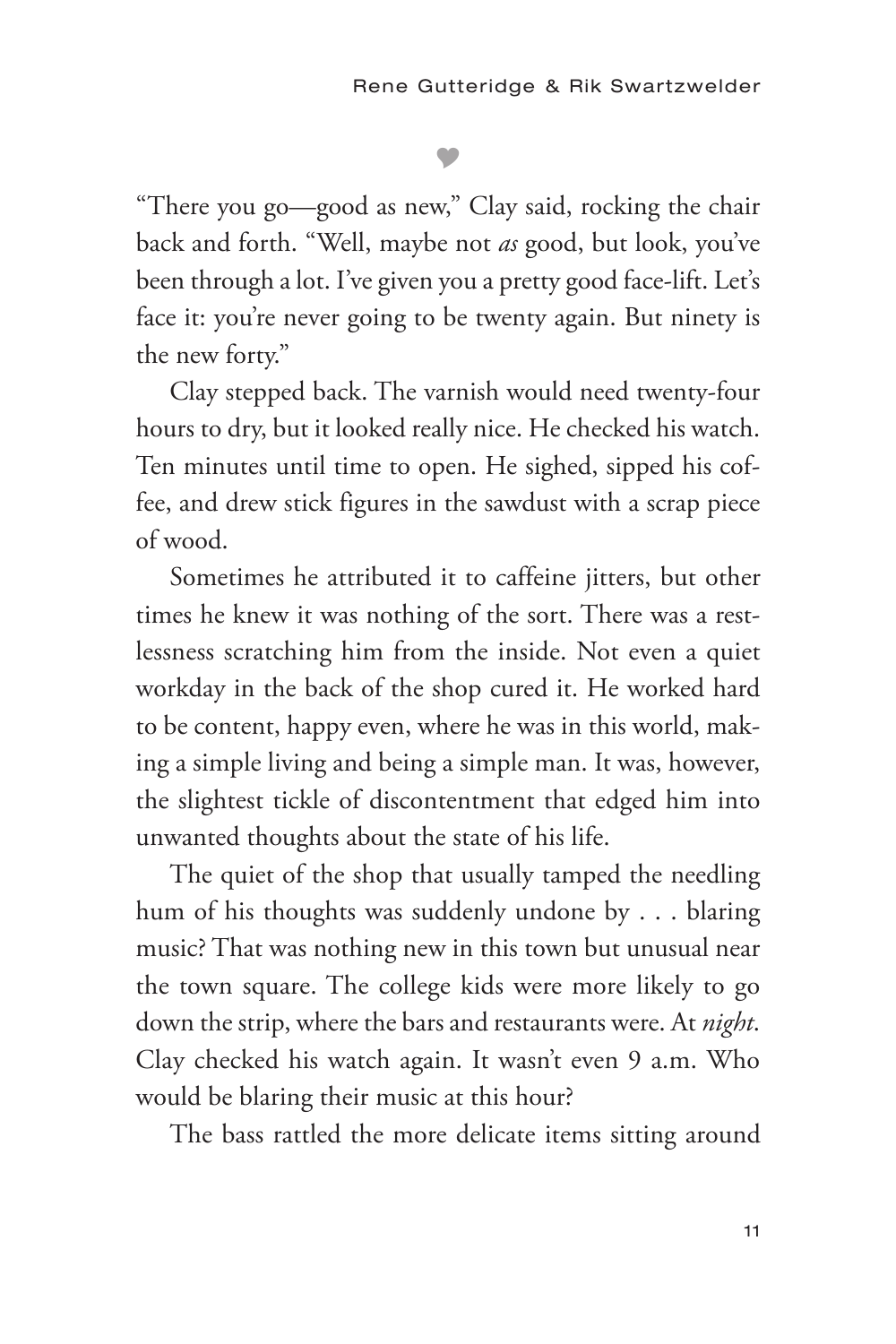the shop. The little figurines that usually stood perfectly still, frozen in their poses, looked to be dancing ever so slightly.

Then, as if it had been blown away by a breeze, the music stopped.

Clay lifted the rocker, carefully placing his hand underneath it to avoid the new varnish. He wanted to put a few screws in the bottom to make sure it was secure, but he could do that at the front of the store, where he needed to be during store hours.

He was headed for the front counter when he saw her. She didn't notice him at first. She was browsing, her fingers delicately brushing over a lamp, a frame, and then a pile of old books. Her attention moved to the hand-crank phonograph that he'd estimated to be over ninety years old. She stood for a moment looking at its detail, and he stood for a moment noticing hers—curly brown hair, a little wild, like she'd just blown in with a tumbleweed. Bright, playful eyes. Beside the phonograph, in a square, woven basket, he kept two dozen 45 rpm EPs, sometimes more if he hit a good garage sale. Her fingers walked the tops of them, flipping them one by one, before she slipped one out of its black cover and gently guided it onto the turntable, then gave it a crank or two. It came to life, warbling and slow at first, but then a light and pretty piano solo began to play. Dave Brubeck, easy to spot for his unusual time signatures.

Without warning, she turned toward him. For a reason he couldn't explain, Clay raised the rocking chair up a bit.

The woman smiled. "You look like you're in prison."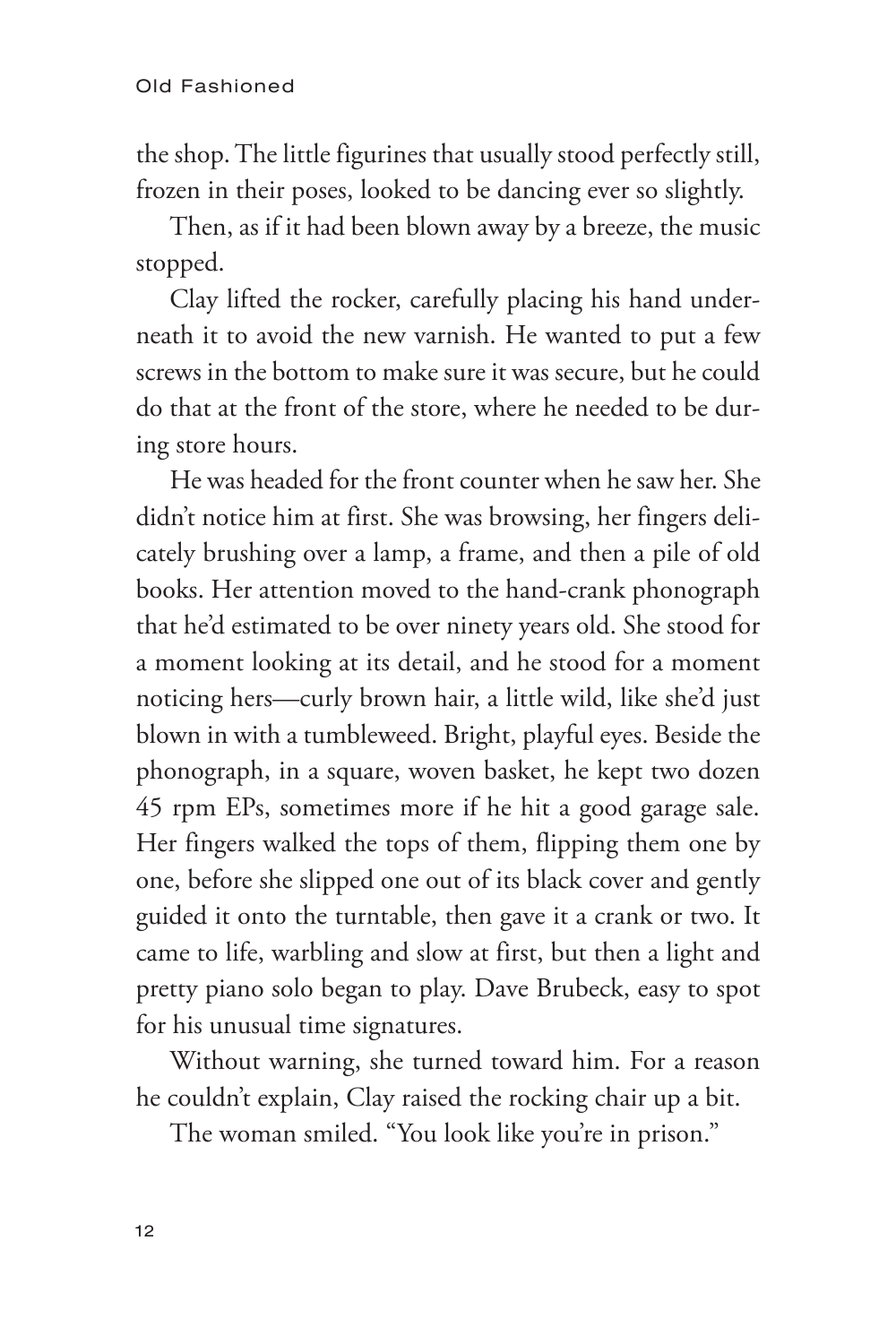He blinked. Then realized he was looking at her through the slats in the back of the rocker. He quickly lowered it. Why was she staring at him? Her big brown eyes searched him like he was some interesting antique. He felt like an antique, so it was fitting.

"I like your little store," she said. "Old Fashioned. Cute."

She gave him one more long, concentrated look as though something entertaining might happen, then continued to explore the shop.

"Can I help you with anything?"

And then he heard the scream. So familiar, yet it always made him cringe and clench his teeth. Two seconds later, the door flew open and the pint-size tornado blew in, her arms whirling, her face wild with excitement.

A second after that, Lisa came charging after her, carrying something plastic under her arm and a great deal of exhilaration on her face.

The screaming stopped as Cosie leeched herself onto Clay's leg. She looked up at him and grinned, scrunching up her nose. "Hi."

He patted her head. "Hi, Cosie."

"You gotta see this!" Lisa said.

Clay sighed. That sentence was almost always followed by something that he not only didn't have to see but usually didn't want to see either.

Lisa set the plastic thing down in the center of the shop.

It was a training toilet. Pink and white. Shaped like a castle. Some princess character on the side looked inflamed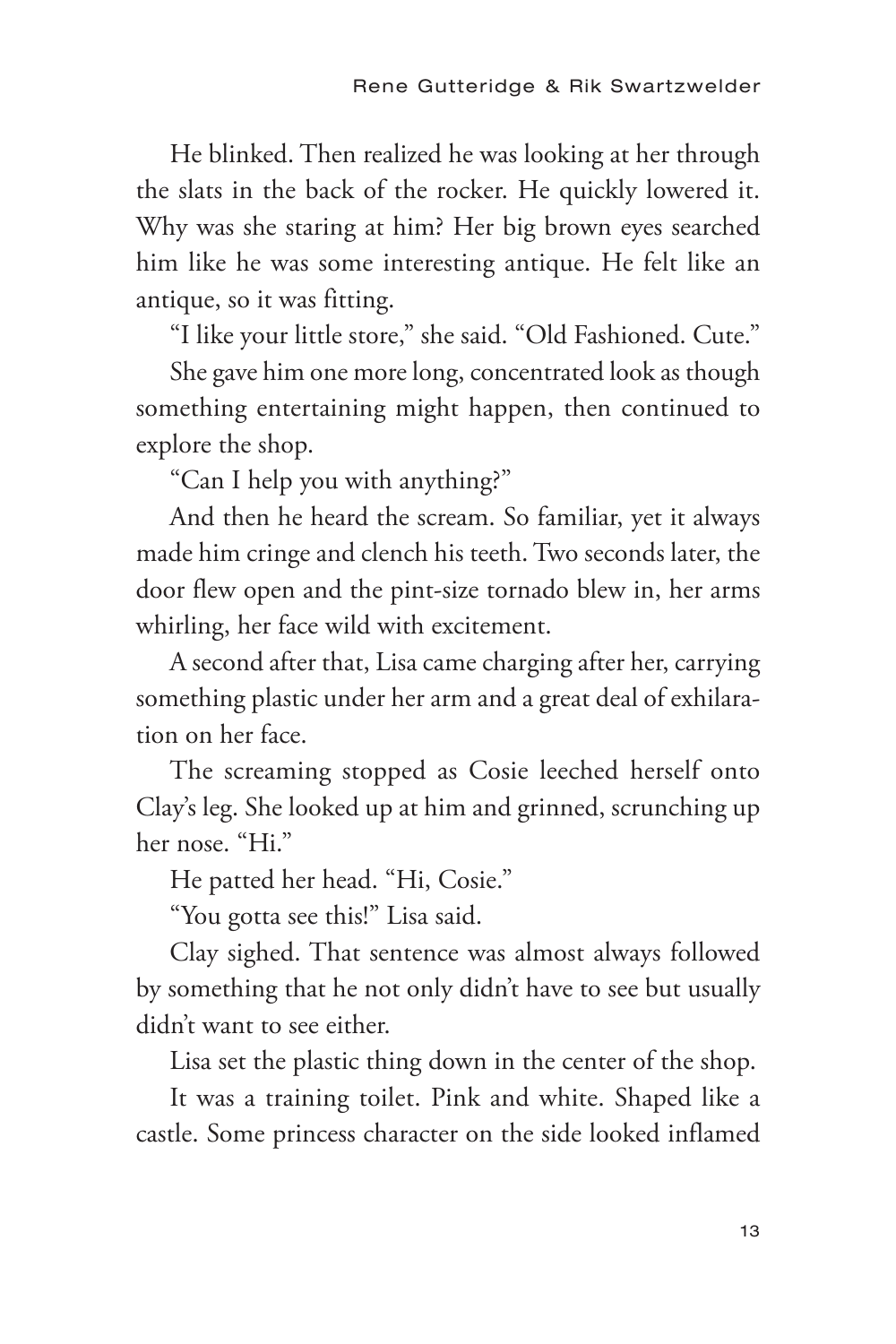with an enthusiasm that was apparently supposed to encourage peeing on ancient structures.

Clay knew from experience that once Lisa set her mind to something, there was no use fighting it. He gave the woman standing in the store a sheepish grin and an apologetic shrug. Weirdly, she seemed unaffected and totally interested in what was about to happen. Maybe Clay was missing the extraordinary part of this moment.

Surely not.

Lisa had now squatted on the floor and was beckoning Cosie over with gestures big enough to get an elephant's attention. Her voice rose three octaves, a technique supposed to induce compliant behavior in a two-year-old.

"Come on, Cosie. Go tee-tee." She tapped the potty with her other hand.

But as usual, Cosie stared at her, completely disinterested in the event.

"Do it for Mommy. Go tee-tee. Go tee-tee."

Clay glanced down at Cosie. She wasn't budging. For some odd reason, it made him smile inside. He kind of liked that she balked at the unusual way her parents were raising her and instead preferred the status quo of peeing in private.

Lisa's voice was rising by the second. Her eyes were growing large. Real large. Large enough that if there weren't a potty and an antique shop involved, one might think she was about to be killed in some horrific manner.

"Cosie! *Go tee-tee!*"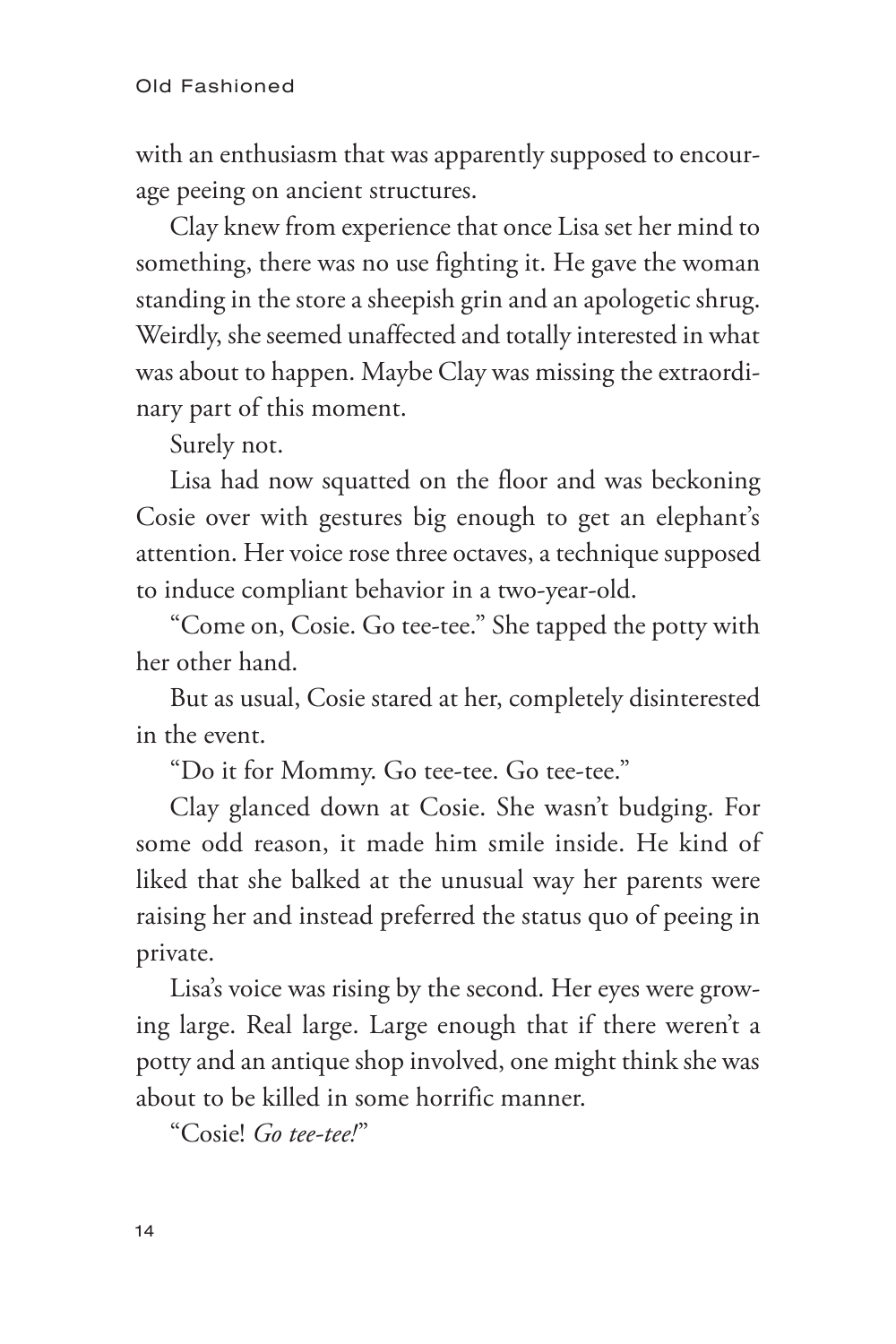Apparently Cosie was also going deaf.

Then movement. Cosie took one step, setting off the strobe lights in her tennis shoes. If Clay watched them too long, he got a headache.

Another step. Clay swore he saw tears in Lisa's eyes. Lisa clapped precisely twice and nodded.

Another step. Then another. Cosie stood over the potty now, gazing into the plastic hole. A smile slight enough to be mistaken for a gas bubble caused Lisa to beam like a searchlight.

Then Cosie lifted her leg, and for a second Clay thought she might be going the way of the dog. But instead she kicked the potty. And kicked again. The castle tumbled across the wood floor. Now the small smile had broken into a fullfledged grin. And Lisa's had dropped off her face.

She rose and gasped. "Cosie! No!"

Clay couldn't resist. He walked over to Lisa and put his arm around her. "I am so proud."

She shrugged his hand off, clearly wrecked. Her whole life's worth at this moment hinged on whether her kid could use a castle potty in public. Clay wasn't about to say it, but the fact that the kid had enough sense not to go in the middle of an antique shop made him think Cosie was going to do just fine in life.

Cosie finally noticed the woman who'd come in, recognizing her as unfamiliar. She gave the potty one more nudge with the side of her shoe, clasped her hands behind her back, and grinned at the lady.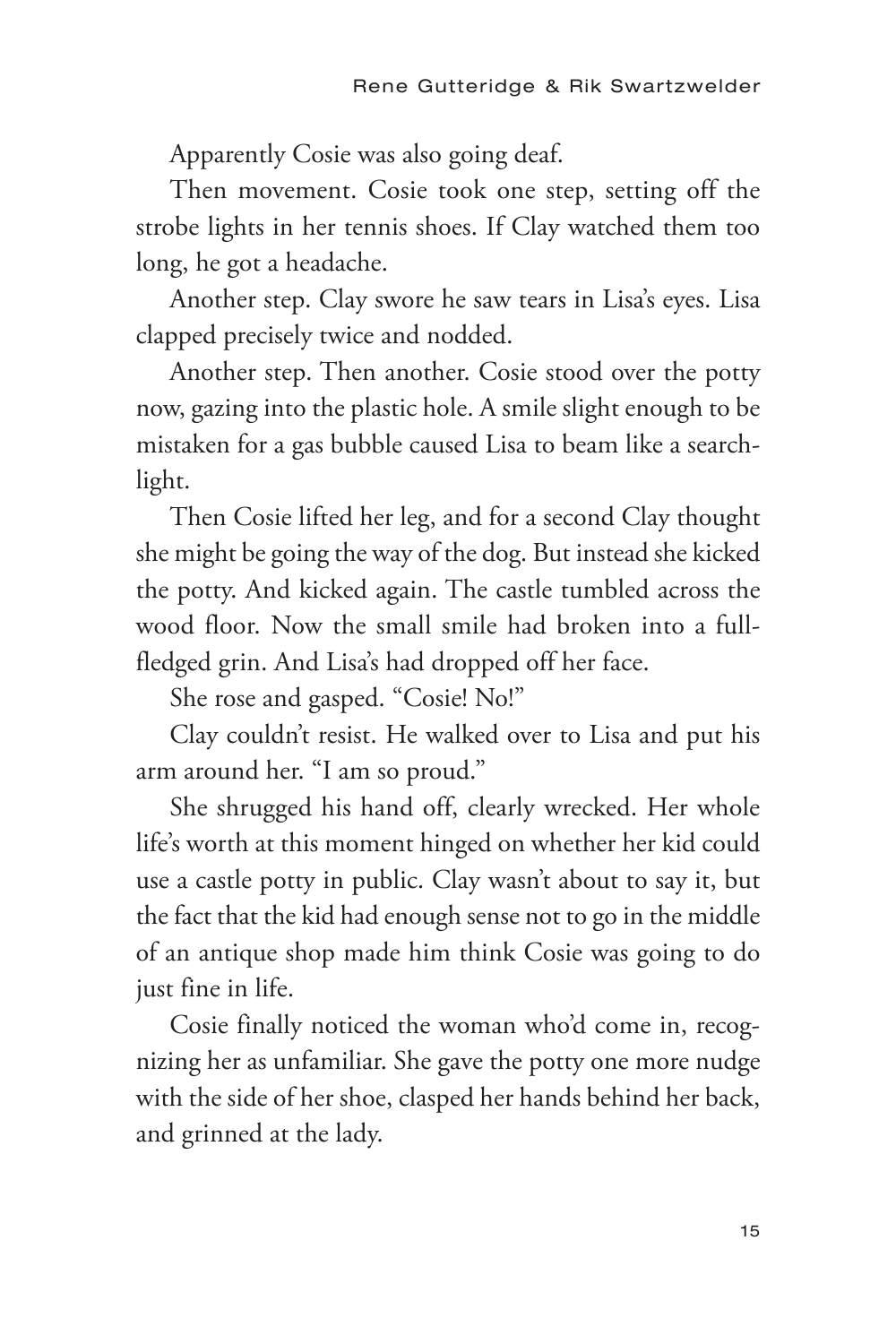Lisa grabbed the toilet with a huff, acknowledging for the first time that there was someone other than Clay in the shop. "Who are you?" she asked.

"I live in the apartment upstairs."

Clay's mouth dropped open. "Wha . . . ?"

Lisa glanced at Clay, gave him that same old look: *You never tell me anything.* Clay scratched his head, equally perplexed. Cosie ran to him and he picked her up. She mindlessly combed the back of his hair with her fingers, like always, as they all three looked at the woman.

Lisa was gesturing that he should explain himself, but he wasn't sure what to say. Nobody lived up there. He would know. He was the landlord.

"Just needed to get the key," the woman said. There was a childlike quality to her, a mischievous twinkle to her eye that reminded him of Cosie. She looked to be about thirty, but he was never good with ages.

Clay cleared his throat. "The key?"

She only smiled, gave Cosie a wink, and walked out of the shop. Clay hurried after her, handing Cosie to Lisa.

"What's going on?" Lisa said, a hand on her hip, but Clay just went out the door, trying to figure it out himself.

The woman stood on the sidewalk outside. She took something out of the bag over her shoulder. A pen. Then she held out her hand and he saw the cast on it.

"Sign, please."

"Um . . ." Clay's face suddenly started itching—a sure sign he'd landed out of his comfort zone. He scratched it